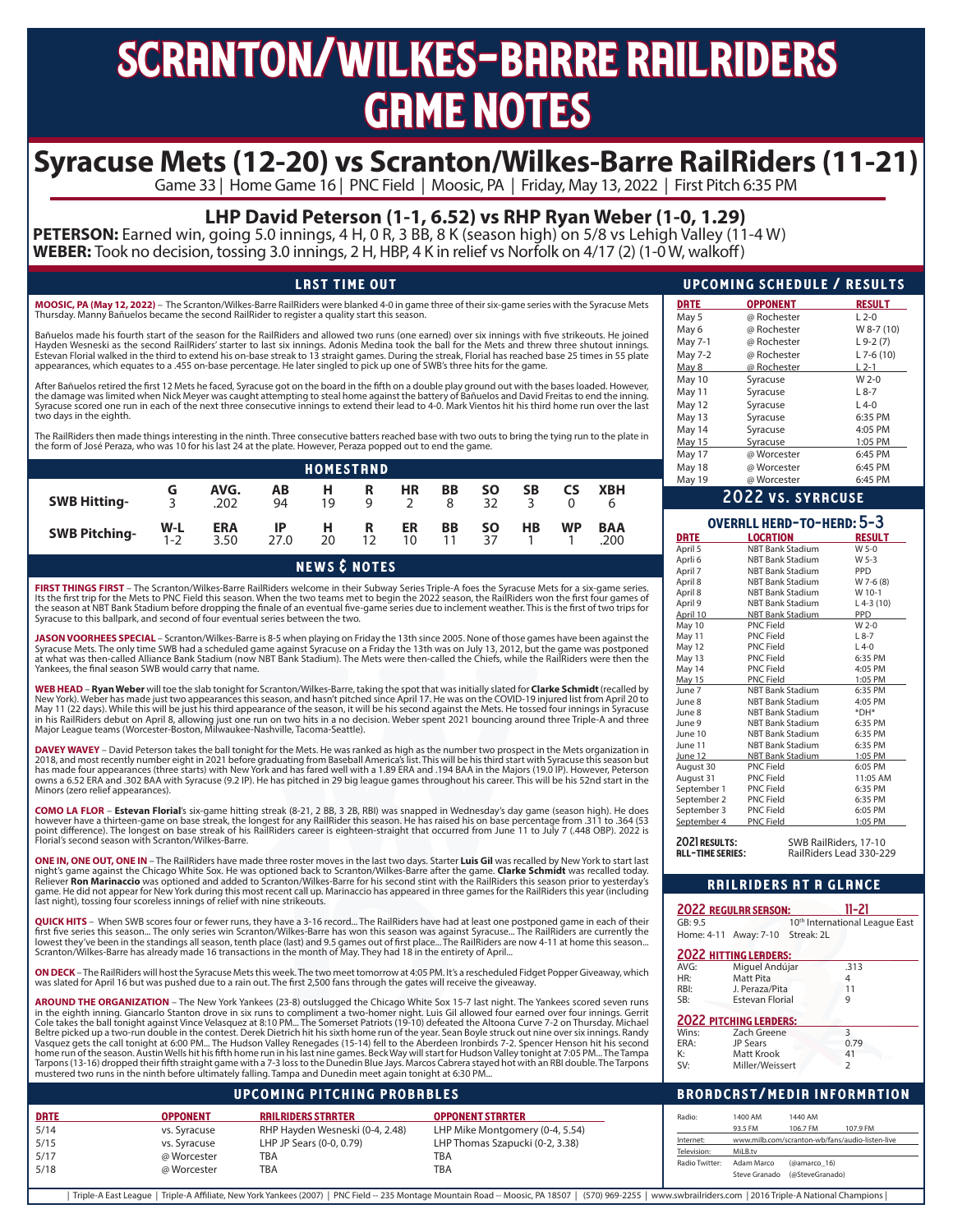# **ERRILRIDERS STARTING PITCHER AND SON STARTING PITCHER**

# **29 RYAN WEBER • RHP • 6'1" • 175 LBS • 31 y/o**

#### St. Petersburg, FL | St. Peterburg JC (FL) | Clearwater Central Catholic HS (FL)

#### MiLB Free Agent, 3/13/22 | MLB Service Time: 2.153

**LAST TIME OUT:** Weber tossed three innings of relief in game two of a doubleheader against the Norfolk Tides on April 17. He was handed the win when the RailRiders walked-off 1-0 to end the homestand. Three days later on April 20, he was placed on the COVID-19 injured list, remaining there until May 11.

#### **2022 HIGHLIGHTS:**

• Spent 22 days on the COVID-19 IL (April 20 to May 11).

#### **PERSONAL/CAREER:**

- In four Major League relief appearances between Boston, Milwaukee and Seattle in 2021, posted a 12.10 ERA (9.2IP, 15H, 13ER, 4BB, 8K, 5HR) without recording a decision.
- Spent the majority of 2021 season in the minors, going 6-5 with a 4.18 ERA (103.1IP, 48ER) and 102K in 19 games (18 starts) with Triple-A Worchester, Triple-A Nashville and Triple-A Tacoma.
- Made his MLB debut 8/8/15 with Braves against Phillies (6.0 IP, 4 H, 2 K, BB, 2 ER, L).
- Has been a member of five other organizations (Braves, Mariners, Rays, Red Sox, Brewers).
- Selected by the Atlanta Braves in the 22nd round of the 2009 First-Year Player Draft.
- Had originally committed to the University of Florida.
- Pitched for both the youth and junior national teams for USA Baseball (18U and 16U). Was selected by the Philadelphia Phillies in the 12th round of the 2008 First-Year Player Draft out of Clearwater Central Catholic H.S. (Fla.), but did not sign.

# 2022 game-by-game log

| 4/8 @ Syracuse (2)<br>4/17 vs Norfolk (2) ^ |        | W. 10-1<br>W. 1-0 | <b>ND</b><br>$W(1-0)$ | 4.0<br>3.0 | $\mathcal{L}$<br>$\overline{2}$ | $\mathbf{0}$ | $\Omega$ | $^{\circ}$    | 4<br>4 | $\Omega$<br>$\mathbf{0}$ | 50 (33)<br>42 (32)      | RailRiders debut<br><b>First RailRiders win</b> |          |              |             |
|---------------------------------------------|--------|-------------------|-----------------------|------------|---------------------------------|--------------|----------|---------------|--------|--------------------------|-------------------------|-------------------------------------------------|----------|--------------|-------------|
| ^ - Indicates relief outing                 |        |                   |                       |            |                                 |              |          |               |        |                          |                         |                                                 |          |              |             |
|                                             |        |                   |                       |            |                                 |              |          |               |        |                          | <b>RUN SUPPORT</b>      |                                                 |          |              |             |
|                                             |        |                   |                       |            |                                 |              |          |               |        |                          |                         |                                                 |          |              |             |
| l run                                       | 2 RUNS | 3 RUNS            | 4 RUNS                |            | 5 RUNS                          |              |          | <b>6 RUNS</b> |        |                          | <b>7 RUNS</b><br>8 RUNS | <b>9 RUNS</b>                                   | 10+ RUNS | <b>TOTAL</b> | <b>RVG.</b> |

**CRREER STRTISTICS** year team w-l era g/gs sv ip h r er bb k hr baa organization 2021 Boston 0-0 17.47 1/0 0 5.2 13 11 11 2 7 4 .481 Boston Milwuakee 0-0 0.00 1/0 0 1.0 1 0 0 0 0 0 .333 Milwuakee Seattle 0-0 6.00 2/0 0 3.0 1 2 2 2 1 1 .111 Seattle Worcester 2-2 4.63 7/6 0 35.0 35 54 48 13 102 15 .257 Milwuakee Nashville 0-1 6.75 2/2 0 8.0 13 22 18 10 33 5 .265 Milwuakee Tacoma 4-2 3.58 10/10 0 60.1 54 6 6 1 10 1 .371 Milwuakee mlb career totals 4-12 5.28 63/16 0 167.0 186 104 98 39 107 28 .282 milb career totals 51-52 3.66 269/134 2 966.2 989 453 393 171 729 73 .265

#### 2022 railriders pitching breakdown

|            | IP         | ER         | BB         | SO. | HВ | HR | <b>BRR</b> |
|------------|------------|------------|------------|-----|----|----|------------|
|            |            | 66         | 61         | 152 | 9  | 13 | .233       |
|            |            | 67         | 80         | 155 | 12 | 16 | .244       |
|            |            |            |            |     |    |    |            |
|            | 4.49 266.1 | 133        | 141        | 307 | 21 | 29 | .239       |
|            |            |            |            |     |    |    |            |
| <b>ERR</b> | IP         | ER         | <b>BB</b>  | SO. | HВ | НR | <b>BRR</b> |
|            | 5.53 127.0 | -78        | 78         | 154 | 9  | 21 | .253       |
|            | 3.55 139.1 | 55         | 63         | 153 | 12 | 8  | .225       |
|            | <b>ERR</b> | 4.38 137.2 | 4.62 128.2 |     |    |    |            |



PITCH REPERTOIRE SINKER: high-80's, tops 90 CUREBRLL: high-70's CHRNGEUP: low-80's CUTTER: mid-80's slider PITCH CLOCK VIOLATIONS: O

### 2022 weber season splits

|              | W-L ERR G/S IP ER          |  |                | BB           | - SO     | <b>HB</b> | <b>HR</b>               | <b>BRR</b> |
|--------------|----------------------------|--|----------------|--------------|----------|-----------|-------------------------|------------|
| Home         | $1-0$ 0.00 $1/0$ 3.0       |  | $\overline{0}$ | 0            | $\sim$ 4 |           |                         | .167       |
| Road         | $0-0$ 2.25 1/1 4.0 1 1 4 0 |  |                |              |          |           | $\overline{\mathbf{0}}$ | .143       |
| Day          |                            |  |                | -/- -- - - - |          |           |                         | ---        |
| <b>Night</b> | $0-0$ 2.25 $1/1$ 4.0       |  | $\overline{1}$ | 1            | 4        | 0         | 0                       | .143       |
|              |                            |  |                |              |          |           |                         |            |

| <b>RVG/OBP/SLG</b> |                | <b>RB</b> | н | <b>HR</b> | SO. | BB | <b>RBI</b> | HВ |
|--------------------|----------------|-----------|---|-----------|-----|----|------------|----|
| vs. Left           | .200/.294/.333 | 15.       |   |           |     |    |            |    |
| vs. Right          | .091/.091/.091 |           |   |           |     |    |            |    |
| <b>TOTRLS</b>      | .154 nvg       | 26        |   | o         |     |    |            |    |

### 2022 season high career high career high career high career high career  $\sim$

| 4.0 (4/8 (2) @ Syracuse)      | IP                    | 8.0 (3x, Last: 9/11/21 vs Sacramento)            |
|-------------------------------|-----------------------|--------------------------------------------------|
| 2 (4/8 (2) @ Syracuse)        | <b>Hits</b>           | 13 (7/13/14 vs Mobile)                           |
| 1 (4/8 (2) @ Syracuse)        | <b>Runs</b>           | 11 (6/13/21 vs Toronto)                          |
| 1 (4/8 (2) @ Syracuse)        | <b>Earned Runs</b>    | 11 (6/13/21 vs Toronto)                          |
| 1 (4/8 (2) @ Syracuse)        | <b>Walks</b>          | 5 (8/24/10 vs WV Power)                          |
| 4, 2x (Last: 4/17 vs Norfolk) | <b>Strikeouts</b>     | 10 (10/1/15 vs Washington)                       |
| N/A                           | <b>Home Runs</b>      | 4 (6/13/21 vs Toronto)                           |
| 50 (4/8 (2) @ Syracuse)       | <b>Pitches</b>        | 100 (9/17/21 @ El Paso)                          |
| 1 (4/17 - present)            | <b>Winning Streak</b> | $3(6/6/18 - 6/21/18)$                            |
| N/A                           | <b>Losing Streak</b>  | $4(5/4/19 - 5/25/19)$                            |
| 0                             |                       | 10+ Strikeout Games 1(10, 10/1/15 vs Washington) |
| 0                             | <b>Complete Games</b> |                                                  |
| 0                             | <b>Shutouts</b>       |                                                  |

|                | <b>RYAN WEBER VS. NORFOLK BATTERS</b> |                          |                          |                |                          |                |           |            |
|----------------|---------------------------------------|--------------------------|--------------------------|----------------|--------------------------|----------------|-----------|------------|
| <b>PLAYER</b>  | <b>RVG/OBP/SLG</b>                    | <b>RB</b>                | н                        | <b>HR</b>      | <b>RBI</b>               | <b>SO</b>      | <b>BB</b> | <b>HBP</b> |
| Blankenhorn    | $---/---/---$                         | -                        |                          |                |                          |                |           |            |
| <b>Bohanek</b> | .000/.000/.000                        | 1                        | $\Omega$                 | $\Omega$       | $\Omega$                 |                | $\Omega$  | $\Omega$   |
| <b>Brodey</b>  | $---/---/---$                         |                          | $\overline{\phantom{a}}$ |                |                          |                |           |            |
| Cortes         | .500/.500/1.000                       | $\overline{\phantom{0}}$ | $\overline{2}$           | $\Omega$       | $\Omega$                 | $\Omega$       | $\Omega$  | $\Omega$   |
| Dini           | $---/---/---$                         | -                        | $\overline{\phantom{a}}$ |                |                          |                |           |            |
| Fryman         | $---/---/---$                         |                          |                          |                |                          |                |           |            |
| Mazeika        | .000/.000/.000                        | $\overline{\phantom{0}}$ | $\Omega$                 | $\Omega$       | $\Omega$                 | 1              | $\Omega$  | $\Omega$   |
| Meyer          | $---/---/---$                         | -                        | $\overline{\phantom{a}}$ |                |                          |                |           |            |
| Palka          | 1.000/1.000/2.000                     | 1                        | 1                        | $\Omega$       | $\Omega$                 | $\Omega$       | 1         | U          |
| Plummer        | ---/---/---                           | -                        | $\overline{\phantom{a}}$ | $\overline{a}$ | $\overline{\phantom{a}}$ | $\overline{a}$ |           |            |
| Rodriguez      | .000/.000/.000                        | 1                        | $\Omega$                 | $\Omega$       | $\Omega$                 | $\Omega$       | $\Omega$  | U          |
| Vientos        | $---/---/---$                         |                          | $\overline{\phantom{a}}$ |                |                          |                |           |            |
| Young          | $---/---/---$                         |                          |                          |                |                          |                |           |            |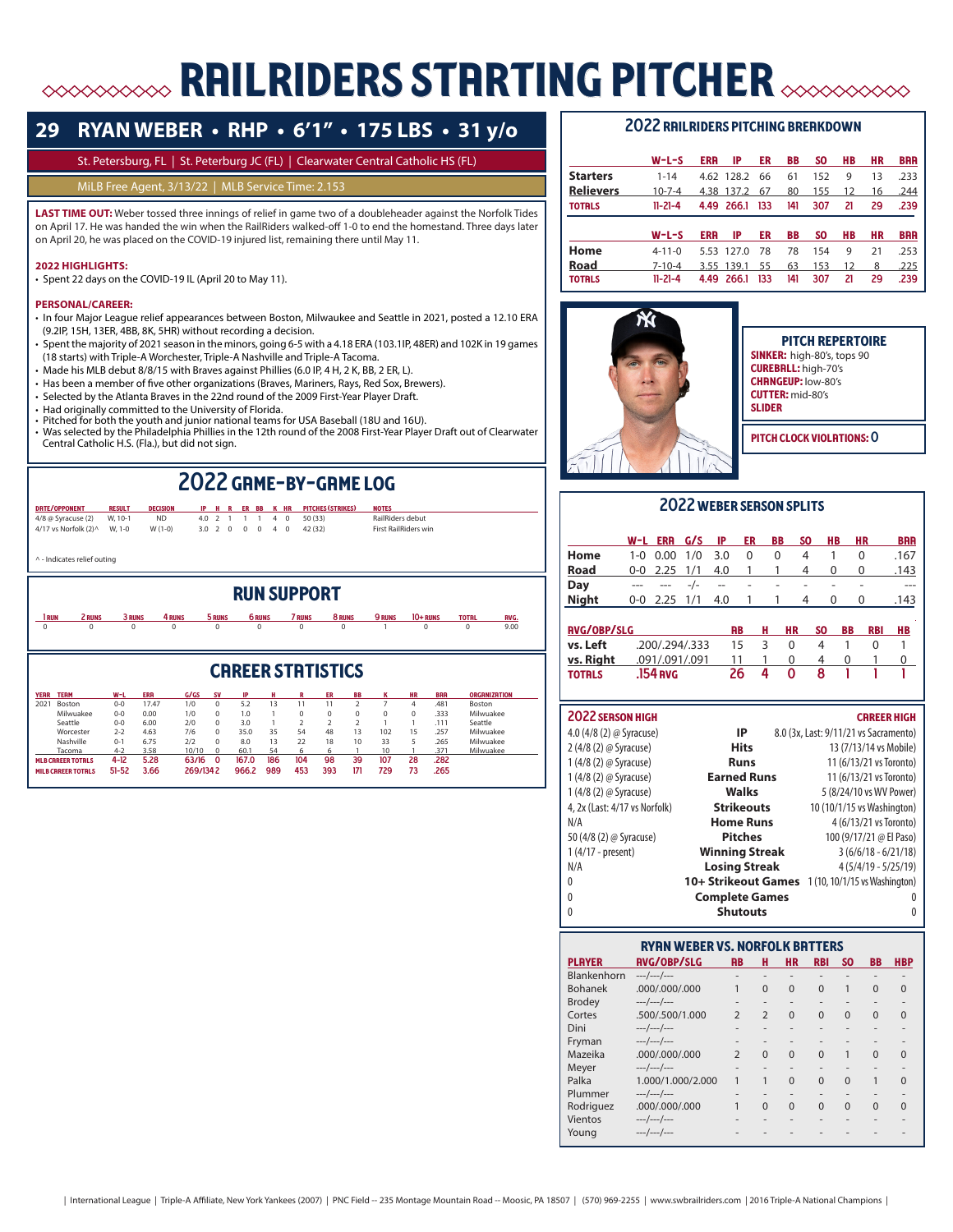# **RAILRIDERS BULLPEN**

|                | ______________________ |              |           |                |          |              |           |                |                                  |             |          |                            | _______________________      |                |
|----------------|------------------------|--------------|-----------|----------------|----------|--------------|-----------|----------------|----------------------------------|-------------|----------|----------------------------|------------------------------|----------------|
| <b>PITCHER</b> | <b>LRST PEN OUTING</b> | <b>DEC</b>   | <b>IP</b> | н              |          | <b>ER</b>    | <b>BB</b> | <b>SO</b>      | <b>RETIRED/1<sup>ST</sup> BF</b> | IRS/IR      | SV/SVO   | <b>INN.-HIGH</b>           | <b>OR RPP. STRK (LAST R)</b> | <b>PCV</b>     |
| <b>Bristo</b>  | 5/08 @ ROC             | <b>ND</b>    | 1.0       |                |          | $\mathbf{0}$ | $\Omega$  | $\Omega$       | 5/8                              | $-/-$       | $-/-$    | 2.1 $(4/22 \omega$ BUF)    | 2 (4/29 (1) vs LHV)          | 0              |
| Espinal        | 5/07-1 $\omega$ ROC    | <b>ND</b>    | 1.0       | $\overline{4}$ |          |              |           |                | 1/2                              | $-/-$       | $-/-$    | 2.2 (4/30 vs LHV)          | $0.5/07-1$ @ ROC)            | $\mathbf 0$    |
| Gomez          | 5/12 vs SYR            | <b>ND</b>    | 1.0       | 3              |          |              |           |                | 5/7                              | 0/1         | $-/-$    | 3.1 $(4/22 \omega$ BUF)    | 0 (5/12 vs SYR)              |                |
| Greene         | 5/11 vs SYR            | <b>ND</b>    | l .1      |                |          |              | $\Omega$  |                | 7/10                             | 2/3         | $-/-$    | $2.0$ IP $(2x)$            | $0(5/11 \text{ vs } SYR)$    |                |
| Lane           | 5/11 vs SYR            | <b>ND</b>    | 0.2       |                |          | <sup>o</sup> |           |                | 7/11                             | 3/7         | 0/2      | 1.2(2x)                    | $0(5/11 \text{ vs } SYR)$    |                |
| Marinaccio     | 5/12 vs SYR            | <b>ND</b>    | 1.0       |                | $\Omega$ | $\Omega$     |           |                | 2/3                              | $-/-$       | $-/-$    | 2.0 (5/01 vs LHV)          | 3(N/A)                       | $\mathbf{0}$   |
| McClain        | 5/10 vs SYR            | ND.          | 1.0       | $\Omega$       | $\Omega$ | $\Omega$     |           | 0              | 6/10                             | 0/5         | 0/1      | 1.2 (4/20-2 @ BUF)         | 3 (5/01 vs LHV)              |                |
| <b>McKay</b>   | 5/11 vs SYR            | <b>ND</b>    | 1.2       |                |          |              |           |                | 5/9                              | 0/8         | 0/1      | $2.1 (4/21 \oslash BUF)$   | $0(5/11 \text{ vs } SYR)$    | $\overline{2}$ |
| Mujica         | 5/10 vs SYR            | ND.          | 2.1       |                | $\Omega$ | 0            | O         |                | 3/4                              | 3/8         | $-/-$    | 2.1 (5/10 vs SYR)          | 2 (5/01 vs LHV)              |                |
| Miller         | 5/10 vs SYR            | $W(1-2)$ 2.0 |           |                | $\Omega$ | $\Omega$     |           |                | 8/10                             | 1/8         | 2/2      | 2.0 (5/10 vs SYR)          | 2 (5/01 vs LHV)              |                |
| Nittolli       | 5/12 vs SYR            | ND.          | 1.0       |                |          |              |           |                | 4/6                              | 2/4         | $-/-$    | 2.1(2x)                    | 0 (5/12 vs SYR)              |                |
| Sears          | $5/05$ @ ROC           | <b>ND</b>    | 3.0       | $\overline{2}$ | $\Omega$ | $\Omega$     | $\Omega$  | $\overline{4}$ | 1/1                              | 0/0         | $-/-$    | 3.0 $(5/05 \text{ @ ROC})$ | 1(N/A)                       |                |
| Weber          | 4/17 (2) vs NOR        | $W(1-0)$ 3.0 |           |                | $\Omega$ | $\Omega$     |           | 4              | 1/1                              | $-/-$       | $-/-$    | 3.0 (4/17-2 vs NOR)        | 1 (N/A)                      |                |
| Weissert       | 5/11 vs SYR            | <b>ND</b>    | 1.2       | $\Omega$       | $\Omega$ | $\Omega$     |           |                | 5/8                              | 3/6         | 2/2      | 2.0(3x)                    | 2(5/06 @ ROC)                | 2              |
| <b>TOTRLS</b>  | 4.38 ERR               | $10 - 7$     | 137.2 128 |                | -80      | -67          | 80        | 155            | 52/88 (59%)                      | 12/46 (26%) | 4/9(44%) |                            |                              |                |

#### **2 • BRADEN BRISTO • RHP MLB Service Time: 0.000**

**CAREER HIGH:** K - 4 (Seven Times) | BB - 3 (2x: Lehigh Valley, Syracuse)

**SEASON HIGH:** K - 4 (4/6 @ Syracuse) | BB - 2 (2x: Syracuse, Lehigh Valley) •Had an 18.0-inning shutout streak to start 2021 season from 5/6 - 6/15, the second-longest in Triple-A East

during season (Dusten Knight, Norfolk -- 19.2 IP). •Allowed a hit to the first batter he faced in 2021, and did not allow a hit to the next 50 consecutive batters.

• Full name is Braden James Bristo. •Named a 2019 FSL Mid-Season All-Star with High-A Tampa (3-1, 1.94 ERA, 1 SV, 24 G, 41.2 IP, 28 H, 11 R, 9 ER, 11 BB, 57 K, .199 BAA, 0.94 WHIP).

• Earned 15 letters and won five state champs at Ouachita Christian HS (4 - Football; 6 - Track & Field; 4 - Baseball; 1 - Basketball)... Champion in FB (2x), baseball (2x), T&F (Indiv., 1x)... All-State in FB, baseball and T&F.

**29 • CARLOS ESPINAL • RHP MLB Service Time: 0.000**

**CAREER HIGH:** K - 7 (2x: Greenvile, Erie | BB - 4 (4/30/22 vs Lehigh Valley) **SEASON HIGH:** K - 7 (4/13 vs Erie) | BB - 4 (4/30 vs Lehigh Valley)

•Promoted from AA Somerset to SWB 4/30, made AAA debut later that day vs Lehigh Valley • Signed by the Yankees a non-drafted free agent on 2/27/15

• Following 2018 season, made seven appearances for los Leones del Escogido in the Dominican Winter League and posted a 4.66 FRA (9.2IP, 5ER).

•Made his professional debut with the DSL Yankees 2 in 2015, and ranked eighth in the DSL (min. 60.0IP) with a 5.90 K/BB ratio (59K/10BB).

#### **45 • MICHAEL GOMEZ • RHP MLB Service Time: 0.000**

**CAREER HIGH:** K - 5 (5/29/21 (2) vs N. Hamp.) | BB - 3 (8/22/19 @ St. Lucie) **SEASON HIGH:** K - 3 (3x: Erie, Norfolk, Lehigh Valley) | BB - 3 (4/8 @ Reading) •Pitched two games with AA Somerset before being called up to SWB 4/15 (first time at Triple-A)

•Pitched with Somerset, making 31 relief appearances in 2021 (49.0 IP, 50 K, 14 BB, 3.12 ERA, 1.06 WHIP) • Signed as a free agent by the Yankees 2/27/21

•Originially signed as a free agent by the Philadelphie Phillies 7/17/18.

•Pitched at Cal Poly SLO, Eau Claire and Cal Poly Pomona.

#### **25 • ZACH GREENE • RHP MLB Service Time: 0.000**

#### **CAREER HIGH:** K - 6 (2x: J. Shore, Brooklyn) | BB - 3 (8/22/21 @ Altoona) **SEASON HIGH:** K - 4 (4/23 @ Buffalo) | BB - 2 (4/14 vs Norfolk)

• Full name is Zachary Blue Greene.

• Following the season, was named an Arizona Fall League Rising Star with the Surprsie Saguaros •Played two seasons (2018-19) at South Alabama, one season (2017) at St. Johns River (Fla.) Community College and one season (2016) at UNC-Asheville.

•In 2019 (Sr.), was named 2nd-Team All-America by the NCBWA and 3rd-Team All-America by D1Baseball.com. •Was selected by Miami in the 15th round of the 2018 First-Year Player Draft but did not sign. •Drafted by Yankees in the 8th round of the 2019 First-Year Player Draft.

### **1 • TREVOR LANE • LHP MLB Service Time: 0.000**

**CAREER HIGH:** K - 7 (2x: Harrisburg, Elizabethton) | BB - 3 (2x: Asheville, Greenville) **SEASON HIGH:** K - 4 (4/15 vs Norfolk) | BB - 2 (4/9 @ Syracuse)

•Went 4-0 with one save and a 1.99 ERA (22.2IP, 5ER) in 17 relief appearances with SWB in 2021.

•2019 Eastern League Mid-Season All-Star honors with Double-A Trenton. •2018 Florida State League Mid-Season All-Star at High-A Tampa

•2017 South Atlantic League Mid-Season All-Star with Single-A Charleston.

•Played two seasons at UIC (2015-16) after one season apiece at Campbell (N.C.) University (2013) and Lower Columbia (Wash.) College (2014).

•Graduated from Mount Si H.S. (Wash.) and was the 2012 State Gatorade Player of the Year.

#### **12 • RON MARINACCIO • RHP MLB Service Time: 0.000**

**CAREER HIGH:** K - 7 (2x: Harrisburg, Elizabethton) | BB - 3 (2x: Asheville, Greenville) **SEASON HIGH:** K - 5 (5/01 vs Lehigh Valley) | BB - 2 (2x: Boston, Cleveland) •Made MLB debut with Yankees 4/9/22 tossing a scoreless inning with a walk and two strikeouts vs Boston •Made 18 relief apperances for the RailRiders in 2021 (2.36 ERA in 26.2 IP)

• Selected by the Yankees in the 19th round of the 2017 MLB Draft.

•Pitched three seasons at Delaware (2015-17), going 15-10 with two complete games, three saves and a 3.90 ERA (207.2 IP, 197 H, 105 R/90 ER, 83 BB, 184 K) in 47 career appearances (32 GS). •Played baseball and basketball at Toms River North H.S. (N.J.), teammates with Mark Leiter, Jr.

## **39 • REGGIE MCCLAIN • RHP MLB Service Time: 1.006**

**CAREER HIGH:** K - 7 (5/22/19 vs NW Arkansas) | BB - 4 (2x: Syracuse, Las Vegas) **SEASON HIGH:** K - 4 (4/20 (2) @ Buffalo) | BB - 2 (4x: Buffalo, Syracuse)

• Streak of 13 straight appearances without an earned run allowed since 6/4/21 ended on 7/24/21 vs Rochester. During span: 2-0, 0.00 ERA, 1 R, 24.0 IP, 9 H, 8 BB, 29 K.

• Selected by the Yankees in the minor league phase of the 2020 Rule 5 Draft from Philadelphia and was invited to spring training as a non-roster invitee.

•2020: Pitched in 5 G with Philadelphia (0-0, 5.06 ERA, 3.38 K/9, 2.25 WHIP)

• Suffered a sublexation (partial dislocation) of his shoulder and missed most of his senior year of HS. • Full name is Reginald Kristen McClain.

#### **20 • DAVID MCKAY • RHP MLB Service Time: 0.079**

**CAREER HIGH:** K - 8 (7/27/16 vs Bristol) | BB - 3 (Nine times)

**SEASON HIGH:** K - 4 (4/28 vs Lehigh Valley) | BB - 2 (2x: Buffalo, Lehigh Valley) • Seven straight scoreless outings 4/12 to 5/6

•Made first RailRiders appearance 48 (G1) @ Syracuse.

• Traded to the Yankees from the Rays 4/4/22.

•Has appeared in 26 career MLB games and has a 6.08 ERA, 1.46 WHIP and 18 walks in 26.2 innings of work. •Made MLB debut in 2019 with the Seattle Mariners after being drafted in the 14th round back in 2016 by the Kansas City Royals.

### **18 • SHELBY MILLER • RHP MLB Service Time: 7.002**

**CAREER HIGH:** K - 13 (5/10/13 vs Colorado) | BB - 7 (4/25/11 @ Bradenton) **SEASON HIGH:** K - 3 (4/29 (2) vs LHV) | BB - 1 (3x: SYR, NOR, LHV)

• Last appeared in the Majors 10/2/21 with Pittsburgh. •Pitched with two Triple-A teams in 2021: Indianapolis and Iowa.

•Was a member of both the Cubs and Pirates, tossing in 13 big league games in 2021.

•MLB All-Star in 2015 with the Cardinals.

•Underwent Tommy John surgery 5/10/17.

•Has appeared in five MLB Postseason games from 20212-2014, all with St. Louis.

- Finished third in NL Rookie of the Year voting in 2013 (behind Yasiel Puig 2 and Jose Fernandez 1).
- •Member of Team USA at MLB All-Star Futures Game, 7/11/10 at LAA. •19th overall pick by the Cardinals in 2009.

**30 • JOSÉ MUJICA • RHP MLB Service Time: 0.068 CAREER HIGH:** K - 8 (4x: LAN, GL, LC, Columbus) | BB - 4 (8/30/17 vs Mobile) **SEASON HIGH:** K - 2 (5/10 vs SYR) | BB - 1 (4/29 (1) vs Lehigh Valley)

•Made RailRiders debut 4/29 (1), allowing three runs in one inning vs Lehigh Valley

- •Promoted to RailRiders from Florida Complex League on April 26
- •Made MLB debut with Rockies September 8, 2020

•Originally in the Tampa Bay Rays system

• Full name José Angel Mujica

**26 • VINNY NITTOLI • RHP MLB Service Time: 0.000 CAREER HIGH:** K - 5 (4x: Salt Lake, ABQ, El Paso, Visalia) | BB - 4 (5/9/19 @ Tacoma)

**SEASON HIGH:** K - 3, 3x (Syracuse, Buffalo, LHV) | BB - 1, 3x (Syracuse, Buffalo, LHV) • Signed as MiLB Free Agent by Yankees 3/13/22.

•Made MLB debut with Mariners 6/23/21 vs Colorado. Pitched one inning.

•Originally selected in the 25th round of the 2014 First-Year Player Draft by the Seattle Mariners. • Full name is Michael Vincent Nittoli.

•In four years at Xavier University (Ohio), went 19-12 with a 3.54 ERA and 186K in 53 appearances (51 start • Earned All-Big East First Team honors in 2014.

•Attended Pine-Richland (PA) HS.

#### **22 • GREG WEISSERT • RHP MLB Service Time: 0.000**

**CAREER HIGH:** K - 5 (4x: Syracuse, NH, Bradenton, Altoona) | BB - 4 (9/29/21 @Rochester) **SEASON HIGH:** K - 5 (4/5 @ Syracuse) | BB - 3 (4/13 vs Norfolk)

• Tallied first save in extra innings @ Syracuse 4/8 (G1) •Began 2021 season with Double-A Somerset, going 1-2 with a 0.71 ERA and 4 SV in 12 G before being transferred to the RailRiders on June 15.

•Named as having the "Best Slider" in the Yankees system by *Baseball America* after the 2020 season.

•Played three seasons (2014-16) at Fordham University, going 5-4 with a 4.04 ERA in 14 starts in his final season. •Drafted by the Yankees in the 18th round of the 2016 MLB Draft.

•Born in Brooklyn, NY and went to Bay Shore HS on Long Island.

•Grew up a NY Mets fan, but has many friends and family members who were Yankees fans.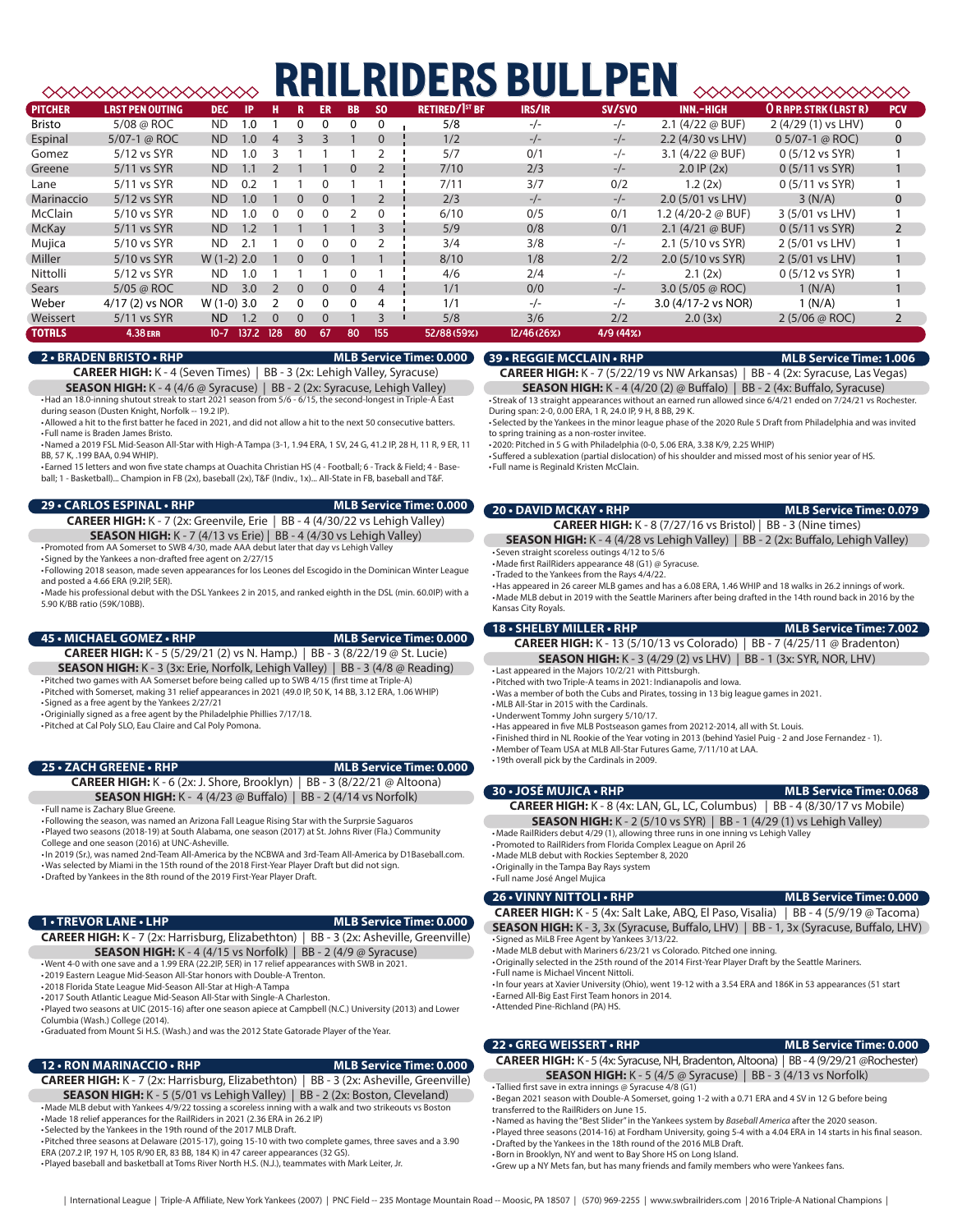# railriders hitters  $\begin{picture}(180,10) \put(0,0){\line(1,0){10}} \put(0,0){\line(1,0){10}} \put(0,0){\line(1,0){10}} \put(0,0){\line(1,0){10}} \put(0,0){\line(1,0){10}} \put(0,0){\line(1,0){10}} \put(0,0){\line(1,0){10}} \put(0,0){\line(1,0){10}} \put(0,0){\line(1,0){10}} \put(0,0){\line(1,0){10}} \put(0,0){\line(1,0){10}} \put(0,0){\line(1,0){10}} \put(0$

| 36 • EVAN ALEXANDER • OF                             | MLB Service Time: 0.000        |
|------------------------------------------------------|--------------------------------|
| <b>Hit Streak: -1 (0-2, BB)</b>                      | $'22$ High: 1 (1-4)            |
| <b>On-Base Str: 3 (1-7, 3 BB)</b>                    | <b>Current Series: 0-0</b>     |
| <b>Last Game:</b> 0-2, BB $(5/8 \oslash \text{ROC})$ | <b>Last Series: 1-6, BB, R</b> |
| <b>Pitch Clock Violations: 0</b>                     |                                |

•Appeared as a position player pitching 4/14/ vs Norfolk (9th), throwing a 1-2-3 inning. •In 2021, Hit .221 (34-for-154) with 31R, 8 doubles, 1 triple, 4HR, 13RBI, 30BB and 12SB in 57 combined games with Low-A Tampa, Double-A Somerset and High-A Hudson Valley •In 2019, hit nine triples with Pulaski (ROK), tied for the most in the Appalachian League and among Yankees minor leaguers

• Selected by the Yankees in the 19th round of the 2016 First-Year Player Draft

•Had originially committed to Hill Junior College (TX)

•Graduated from Hebron H.S. (TX) in 2016, named a 2016 Rawlings/Perfect Game Preseason All-America honorable mention.

| 28 • ARMANDO ALVAREZ • INF                                                                                | MLB Service Time: 0.000             |
|-----------------------------------------------------------------------------------------------------------|-------------------------------------|
| <b>Hit Streak:</b> $-1$ $(0-3)$                                                                           | $'22$ High: 4 (4-13, HR, 2B, RBI)   |
| <b>On-Base Str: -1 (0-3)</b>                                                                              | <b>Current Series: 1-6, RBI</b>     |
| Last Game: $0-3$                                                                                          | <b>Last Series: 2-12, 2B, 2 RBI</b> |
| $\mathbb{R}^{n}$ is a set of $\mathbb{R}^{n}$ in $\mathbb{R}^{n}$ in $\mathbb{R}^{n}$ in $\mathbb{R}^{n}$ |                                     |

#### **Pitch Clock Violations:** 0 •Activated from the 7-day IL on April 19, 2021

•Went 2-4, 2 HR on 7/20/21 vs Rochester --> 3rd career multi-HR game, first since Aug. 5, 2018

with Trenton at Hartford. •Made a diving catch into the camera well on 7/20/21 vs Rochester which was Sportscenter's

No. 1 Top Play the next day (Bucks won NBA Finals that night).

• Finished the 2019 season 2<sup>nd</sup> in the Yankees organization in RBI (76), t-3<sup>rd</sup> in 2B (31), 5<sup>th</sup> in H  $(121)$  and XBH (43), and 6<sup>th</sup> in TB (187) between AA Trenton and AAA Scranton/WB.

•Had a season-long nine-game hitting streak with Scranton/Wilkes-Barre from 5/1-10, batting .462 AVG/.475 OBP/.667 SLG (18-for-39) with 9 R, 8 2B, 6 RBI, 4 K, 0 BB, 1 HBP.

•Named an MiLB.com Organization All-Star for the second straight season after 2019. •Went by the nickname "Mandy" through the end of the 2019 season. Full name Armando Alvarez IV, wants to go by Armando to honor his family.

| 41 • MIGUEL ANDÚJAR • INF/OF           | MLB Service Time: 3.117            |
|----------------------------------------|------------------------------------|
| <b>Hit Streak: 3 (4-12, 2 2B)</b>      | $'22$ High: 4 (7-13, HR, RBI)      |
| <b>On-Base Str: 3 (4-12, 2 2B, BB)</b> | <b>Current Series: 3-8, 2B, BB</b> |
| <b>Last Game: 1-5 (5/11 vs SYR)</b>    | <b>Last Series: 1-10, 2B</b>       |
| <b>Pitch Clock Violations: 1</b>       |                                    |

•Recalled by Yankees 4/26 after hitting .347 in 13 games with 3 HR and 6 RBI, returned 5/2 •Hit the second of back-to-back HRs with Luke Voit on 5/5/21 at Syracuse.

•Named 2018 Sporting News AL Rookie of the Year -- Led all Major League rookies in hits (170), doubles (47), RBI (92), XBH (76) and multi-hit games (53), t-1st in HR (27) and ranked 2nd in runs (83) and AVG (.297). -- RHP/DH Shohei Ohtani won BBWAA AL Rookie of the Year, Andújar 2nd. • Limited to 12 G in 2019 due to two stints on the injured list (4/1-5/4, 5/13-End of Season) with a right shoulder strain and subsequent surgery to repair a torn right shoulder labrum.

•Played 7 G in LF with the Yankees in 2020, his first professional games not at third base or DH. •2020: hit .355/.394/.581 (11-for-31) with 3 R, 2 2B, 1 3B, 1 HR, 5 RBI and 2 BB over 9 G from 9/4 (G1) through 9/13 after hitting .129 (4-for-31) with 2 R, 1BB and 0 XBH in his first 12 G of the season (7/26-8/28 G2).

#### **8 • GREG BIRD • INF MLB Service Time: 4.053 Hit Streak:** -2 (0-6) **'22 High:** 2 (2-6, HR, 3 RBI, 2 BB)

**On-Base Str:** 3 (1-9, 2 BB, 2B) **Current Series:** 0-6, 2 BB **Last Game:** 0-3, BB **Last Series:** 4-17, 2B, BB, RBI

#### **Pitch Clock Violations:** 0

•Homered in first at-bat back in Yankees system (4/8 (G1) @ Syracuse)

•10-game on-base streak from 4/23-5/06

•Has not appeared in the Major Leagues since 2019.

• Signed as a free agent by the Yankees on April 6, 2022.

•Played 112 games with the Isotopes in 2021, batting .267with 27 home runs.

• Spent parts of 2015, 2017 and 2018 with Scranton/Wilkes-Barre, playing 53 games while batting .296 here.

•Originally drafted by the Yankees in the 5th round of the 2011 Draft from Grandview High School (Aurora, CO)

•Prior to 2022, had played seven years (2011-2018) in the Yankees organization.

•MiLB organizational All-Star in 2013/2015 (NYY) and 2021 (COL).

• SAL Postseason All-Star in 2013 with the Charleston RiverDogs.

| <b>4 . ROB BRANTLY . C/INF</b>           | MLB Service Time: 2.031         |
|------------------------------------------|---------------------------------|
| <b>Hit Streak:</b> $1(1-4)$              | $'22$ High: 2 (3-6)             |
| <b>On-Base Str: 1 (1-4)</b>              | <b>Current Series: 1-4, RBI</b> |
| <b>Last Game: 1-4, RBI (5/11 vs SYR)</b> | Last Series: 1-9, 2B, RBI       |

**Pitch Clock Violations:** 0

•Placed on 10 Day IL 4/12, activated 4/22 (Ankle) •Was with the Yankees from 7/16-26/21 as a COVID-19 replacement for Kyle Higashioka and from 8/5-16/21 as a COVID-19 replacement for Gary Sanchez.

•Doubled off Aaron Nola of Philadelphia on 7/20 for first MLB hit since 10/1/2017.

• Spent 2020 with San Francisco (1 G) and the Giants and Yankees Alternate Training Sites. Began the season with SF, acquired by Yankees in exchange for cash considerations on 8/25. •Re-signed with the Yankees as a minor league free agent on 12/12/20. • Spent a majority of the 2019 season with AAA Lehigh Valley and hit .314/.404/.462 in 82 G.

•Originally drafted by the Detroit Tigers in the 3rd round of the 2010 MLB Draft. • Full name is Robert Jacob Brantly.

| <b>3 • OSWALDO CABRERA • INF</b>                     | MLB Service Time: 0.00                 |
|------------------------------------------------------|----------------------------------------|
| <b>Hit Streak:</b> $-1$ (0 $-3$ )                    | $'22$ High: 5 (8-22, 5 2B, HR, 3 RBI)) |
| <b>On-Base Str: 2 (1-8, BB)</b>                      | <b>Current Series: 0-0</b>             |
| <b>Last Game:</b> 0-3, BB $(5/8 \oslash \text{ROC})$ | Last Series: 1-16, BB                  |
| <b>Pitch Clock Violations: 1</b>                     |                                        |
| •Doubled in five straight games from 4/22 - 4/28/22  |                                        |

•Began 2022 season with 14 game errorless streak •Hit five home runs in 30 at bats, batting .500 with RailRiders in 2021.

• Spent majority of 2021 season with Double-A Somerset: .256/.311/.492 (112-for-437), 61 R, 29 2B, 1 3B, 24 HR, 78 RBIs, 36 BB, 118 K, 20-for-25 SB.

• Set or tied career-highs in R, 2B, HR, RBIs, BB, K and SB. Had 22 career home runs in three years before hitting 29 in 2021.

• Led Double-A Northeast in total bases (215), hits (112), XBH (54), and RBI (78), third in home runs (24), fifth in SB (20), 10th in SLG (.492).

•Had a 31-game on-base streak from 7/9 to 8/12.

•Played with Team Venezuela in the WBSC Olympic Qualifier from 5/29-6/8/21.

• Full name is Oswaldo Alberto Cabrera.

•Added to the Yankees 40-man roster 11/19/21

| <b>9 • PHILLIP EVANS • OF</b>                                                                | <b>MLB Service Time: 2.072</b>            |  |  |  |  |
|----------------------------------------------------------------------------------------------|-------------------------------------------|--|--|--|--|
| <b>Hit Streak:</b> 2 (3-7, 2B, RBI)                                                          | $'22$ High: $2(3x)$                       |  |  |  |  |
| <b>On-Base Str: 4 (5-14, BB, 2B, HR, HBP)</b>                                                | <b>Current Series: 3-7, 2B, RBI, HBP</b>  |  |  |  |  |
| Last Game: 1-4                                                                               | <b>Last Series: 2-15, 2 BB, HR, 2 RBI</b> |  |  |  |  |
| <b>Pitch Clock Violations: 0</b>                                                             |                                           |  |  |  |  |
| . Hit .206 with 23 R, 5 doubles, 5 HR, 16 RBI and 28 BB in 76 games for the Pirates in 2021. |                                           |  |  |  |  |
| DI LOO   I' DOOGLY OF OUR ARREST LI ARDEL LAFED                                              |                                           |  |  |  |  |

•Played 38 games with Indianapolis in 2021, hit .252 with 18 R, 10 doubles, 10 RBI and 15 BB. • Signed by Yankees as MiLB Free Agent 3/14/22.

•Has made three Opening Day rosters with Mets (1) and Pirates (2).

•Has appeared in 121 career MLB games across four seasons.

•Made MLB debut 9/8/17 vs Reds (0 for 1).

• Full name is Phillip Mathew Evans.

•Was committed to play at San Diego State University before drafted by Mets in 2011.

| 35 • ESTEVAN FLORIAL • OF                        | <b>MLB Service Time: 0.042</b>            |
|--------------------------------------------------|-------------------------------------------|
| <b>Hit Streak: 1 (1-3, BB)</b>                   | $'22$ High: 6 (8-21, 2 BB, 3 2B, RBI)     |
| <b>On-Base Str:</b> 13 (13-42, 4 BB, 2 2B, 7 BB) | <b>Current Series: 2-11, 2 BB</b>         |
| Last Game: 1-3, BB                               | <b>Last Series:</b> 5-12, 3 BB, 2 2B, RBI |
| <b>Pitch Clock Violations: 1</b>                 |                                           |

• Six-game hit streak snapped 6/11 (8-21, 2 BB, 3 2B, RBI)

• Stole three bases in 5/06 Win @ Rochester

•Appeared in 11 Major League games in 2021.

• Finished among leaders with RailRiders in 2021: HR (2nd, 13), OBP (2nd, .315), SLG (1st, .404), OPS (1st, .719), runs (1st, 65), walks (2nd, 42), extra base hits (3rd, 31) and total bases (3rd, 126) •Was the consensus #1 prospect in the Yankees organization heading into the 2019 season, and was #74 in all of baseball according to *MLB Pipeline*, enters 2022 season ranked #10 in the Yankees organization by *Baseball America* and *MLB Pipeline*.

•Born in Barahona, DR and holds dual citizenship in Haiti due to his mother being born there. •Participated in the MLB All-Star Futures Game in 2017 and 2018, representing the World Team.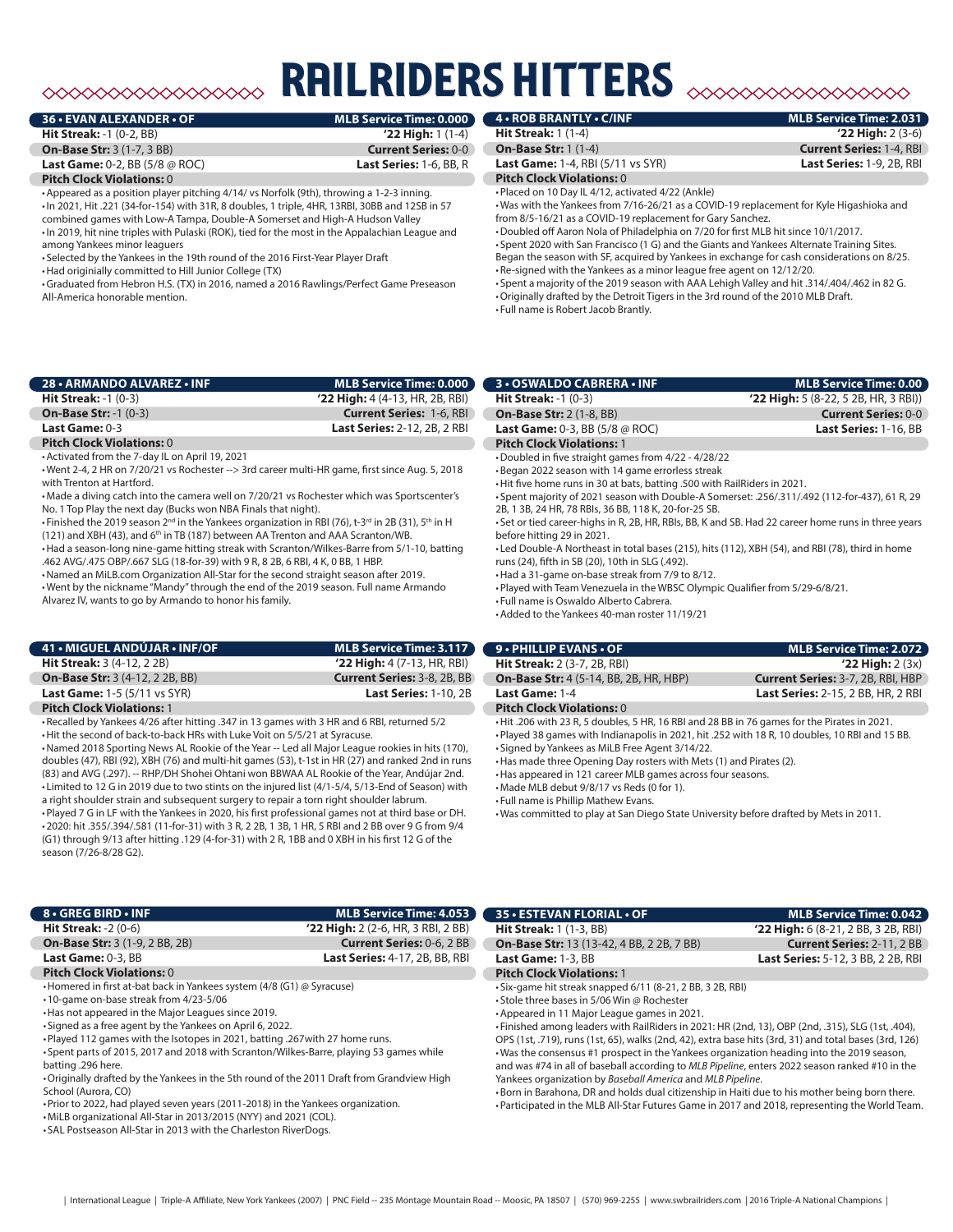# $\begin{picture}(180,10) \put(0,0){\vector(1,0){10}} \put(0,0){\vector(1,0){10}} \put(0,0){\vector(1,0){10}} \put(0,0){\vector(1,0){10}} \put(0,0){\vector(1,0){10}} \put(0,0){\vector(1,0){10}} \put(0,0){\vector(1,0){10}} \put(0,0){\vector(1,0){10}} \put(0,0){\vector(1,0){10}} \put(0,0){\vector(1,0){10}} \put(0,0){\vector(1,0){10}} \put(0,0){\vector(1,0){10}} \put(0$

# **RAILRIDERS HITTERS**

**32 • DAVID FREITAS • C MLB Service Time: 1.026**

**On-Base Str:** -1 (0-3) **Current Series:** 1-9, BB

# **Hit Streak:** -1 (0-3) **'22 High:** 6 (4/20-1-4/30)

### **Last Game:** 0-3 **Last Series:** 1-9, BB

#### **Pitch Clock Violations:** 0

•Played 43 games with the Kiwoom Heroes of the KBO in 2021, batting .259 with 13 R, 10 doubles, 2 HR, 14 RBI and 7BB.

•Released by Kiwoom on 6/23/21, signed by Rays as a minor league free agent on 7/24/21. •20 games with the FCL Rays and Durham, hit .212 with a double, 3 HR a 8 RBI in 2021.

•Made MLB debut with Atlanta 8/30/17 vs Phillies (1 for 3). • Spent majority of the 2019 season in minors with Tacoma and San Antonio, batting

.381/.461/.561 with 23 doubles, 12 HR and 81 RBI in 91 games.

• Led the Pacific Coast League in 2019 in average (.381) and OBP (.461), 4th in OPS (1.022). •Named PCL Postseason All-Star honors with San Antoni oand Organization All-Star by MiLB. • Full name is David Joseph Freitas.

•Played two seasons (2007-08) at Cosumnes River College (CA), was a JuCo All-American.

• Finished his collegiate career with one season (2010) at the University of Hawaii-Manoa

•Originally drafted by Nationals in the 15th round of the 2010 Draft.

| MLB Service Time: 3.083               |
|---------------------------------------|
| $'22$ High: 4 (5-12, 2 HR, 2B, 5 RBI) |
| <b>Current Series: 0-7, BB</b>        |
| <b>Last Series: 2-16, BB, RB</b>      |
|                                       |

#### **Pitch Clock Violations:** 0

•Nine game on-base streak snapped 4/20 (1) @ BUF (6-24, 2 HR, 2B, 7 BB)

•Broke up Norfolk no-hitter 4/13 (Ellis, Diplán, Sedlock) with leadoff solo home run in the 8th.

•Made the Rangers' Opening Day roster for the third straight year in 2021.

•Went 1-for-16 (.063) with 1 HR in seven games for Texas, missing the

• Season-ending injury 4/13/21 with a cartilage tear in his right knee, underwent surgery

4/28/21 for an articular cartilage and meniscus cartilage repair. •2020-2021 Caribbean Series champion with Dominican Republic with Gigantes de Ciabo.

•Named a Caribbean Series All-Star.

•Most Valuable Player of the Dominican Winter League in 2020-2021 after batting .360 in 30 G. • Full name is Ronald Enmanuel Guzmán.

•Participated in the Under Armour All-America Baseball game at Wrigley Field on 8/14/10.

## *34 • ENDER INCIARTE • OF • COVID IL* **MLB Service Time: 0.000 Hit Streak:** -1 (0-3) **'22 High:** 6 (7-23, 2 HR, 5 RBI)

| <b>On-Base Str: -1 (0-3)</b>     | <b>Current Series: DNP</b> |
|----------------------------------|----------------------------|
| <b>Last Game:</b> 0-3 (4/29-1)   | <b>Last Series: DNP</b>    |
| <b>Pitch Clock Violations:</b> 0 |                            |

•Nine-game on base streak snapped 4/23 @ Buffalo (9-30, 2 HR, 3 BB)

- •Homered twice in first SWB game (4/8 (2) @ Syracuse).
- •In 2021, Batted .215 (17-for-79) in 52 games with the Atlanta Braves.
- Signed minor league contract with Reds on 8/5.
- •Played in 15 games with Triple-A Louisville, batting .288.
- •Became a father with birth of son Liam with Stefanía Fernández 5/20/21.

• Full name is Ender David Inciarte.

 $\overline{\phantom{a}}$ 

•Named All-Star in 2017 with Atlanta.

•Originally signed by the Arizona Diamondbacks as a non-drafted free agent on 5/25/08. •In parts of eight ML seasons between Arizona (2014-2015) and Atlanta (2016-21), has batted

.280 (874-for-3117) with 42 HR and 263 RBI in 857 career games.

• Three consecutive Gold Glove awards in CF from 2016-18 (first Braves player to win three straight Gold Gloves since CF Andruw Jones won 10 in a row from 1998-2007).

| 44 • MAX McDOWELL • C                    | <b>MLB Service Time: 0.000</b>            |
|------------------------------------------|-------------------------------------------|
| <b>Hit Streak: -2 <math>(0-7)</math></b> | $'22$ High: $2(3x)$                       |
| <b>On-Base Str: -2 (0-7)</b>             | <b>Current Series: 0-3</b>                |
| <b>Last Game: 0-3 (5/10 vs SYR)</b>      | <b>Last Series: 3-15, BB, 2 2B, 2 RBI</b> |

#### **Pitch Clock Violations:** 0

• Doubled and drove in two, including game-winner, in 10 Inning victory @ Rochester on 5/06 •Made his Triple-A debut with SWB in 2021, batting .227 with 6 doubles, 1 HR and 10 RBI.

• Spent the 2020 season at the Yankees Alternate Training Site. • Signed by the Yankees as a minor league free agent on 6/28/20 after being released by

Milwaukee on 5/31.

•Has thrown out 176-of-416 (42.3%) of base stealers in his career.

•Originally drafted by Milwaukee in the 13th round of 2015 Draft out of the UCONN.

•Born in Pittsburgh, PA and currently resides in North Huntingdon, PA.

•WPIAL Player of the Year as a junior at Norwin High School.

• Full name is Maxwell Robert McDowell.

**Hit Streak:** 2 (4-8, 2 2B) **'22 High:** 3 (7-12, 2B, 3 RBI)

#### **Pitch Clock Violations:** 0

•Had first three-hit game of season in 5/06 10 Inning win @ Rochester on 5/06 • Spent majority of 2021 season with NY Mets, batting .204 in 64 games over three stints. • Signed with Yankees as MiLB Free Agent 11/28/21. • Full name is José Francisco Peraza Polo.

•Originally signed by the Atlanta Braves as a non-drafted free agent on 7/2/10 •Has batted .266 with 35HR, 182 RBI in 618 career games over parts of seven Major League seasons with Dodgers (2015), Reds (2016-19), Red Sox (2020) and Mets (2021) •Has made four career Opening Day rosters with Cincinnati (2017-19) and Boston (2020)

**27 • OSWALD PERAZA • INF MLB Service Time: 0.000 Hit Streak:** -1 (0-4) **'22 High:** 6 (4/28-5/05) **On-Base Str:** -1 (0-4) **Current Series:** 3-13, HR, RBI **Last Game:** 0-4 **Last Series:** 4-19, BB, 3 2B, RBI **Pitch Clock Violations:** 0 **•2022 Preseason Prospect Rankings:** Baseball America - NYY No. 2, MiLB No. 55; MLB Pipeline

- NYY No. 3, MiLB No. 57; Fangraphs - NYY No. 2, MiLB No. 39.

•Nine-game on base streak snapped 5/8 @ ROC (10-34, 5 BB, 3 2B, HR)

•Walk off RBI double(1-0) vs Norfolk 4/17 (2)

• Four hit game @ Syracuse 4/9

• Entering 2022, The Athletic's Keith Law named him "perhaps the best defensive shortstop in the strong Yankees' system."

•21 years, 98 days old at time of promotion to RailRiders in 2021, making him the youngest at time of promotion to SWB since Gleyber Torres in 2017 (20 years, 5 months, 9 days).

• Eleven games with three hits or more in 115 games played across three levels in 2021.

•Played eight games with Scranton/Wilkes-Barre, going 8 for 28 (.286).

•Hit first AAA home run on 9/22 against Syracuse Mets.

• Signed by the Yankees as a non-drafted free agent on 7/2/16 for a \$175,000 signing bonus.

| 5 • MATT PITA • OF                       | <b>MLB Service Time: 0.000</b>       |
|------------------------------------------|--------------------------------------|
| <b>Hit Streak: -2 <math>(0-7)</math></b> | $'22$ High: $2(2x)$                  |
| <b>On-Base Str: -2 (0-7)</b>             | <b>Current Series: 1-10, HR, RBI</b> |
| Last Game: $0-3$                         | Last Series: 2-13, RBI               |
| <b>Pitch Clock Violations: 0</b>         |                                      |

•Hit two, three-run homers in as many games including one on 25th birthday @ Buffalo (4/20 (2) and 4/21)

•Played in 27 games for the RailRiders in 2021, batting .228 with seven home runs and 15 RBI. •In 2021 with Somerset (AA), 10 SB in 11 attempts for most with one team of career in 33 G. • Full name is Brandon Matthew James Pita.

•Was a 2018 ABCA/Rawlings Third Team All-Americas at Virginia Military Institute, third

All-American in VMI history.

•Played football and baseball at Cosby HS (Virginia).

# **10 • JOSÉ PERAZA • INF MLB Service Time: 0.000**

**On-Base Str:** 3 (4-10, 2 2B, BB) **Current Series:** 4-10, BB, 2 2B, RBI **Last Game:** 1-4, 2B **Last Series:** 6-23, BB, 2B, 3 RBI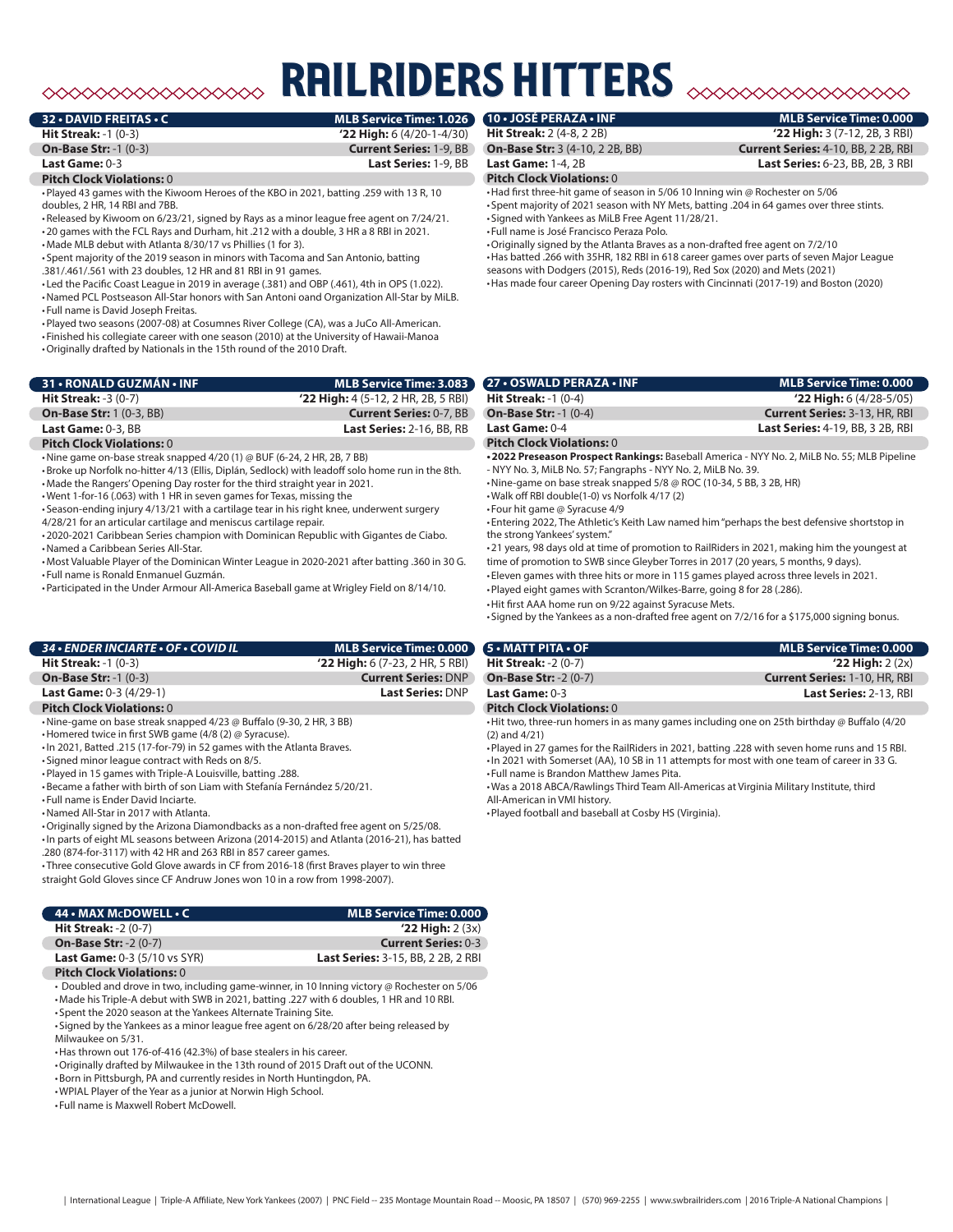# batting statistics

|                  | <b>MULTI-HIT GRMES</b> |        |  |                |                | <b>MULTI-RBI GRMES</b> |   |   |  |                           |              |
|------------------|------------------------|--------|--|----------------|----------------|------------------------|---|---|--|---------------------------|--------------|
|                  | 2 HITS                 | 3 HITS |  | 4 HITS 5+ HITS | <b>TOTRL</b>   |                        |   |   |  | 2RBI 3RBI 4RBI 5RBI 6+RBI | <b>TOTRL</b> |
| Alvarez, Armando | --                     |        |  |                |                |                        |   |   |  |                           |              |
| Andújar, Miguel  | 6                      |        |  |                |                |                        |   |   |  |                           |              |
| Beltre, Michael  |                        |        |  |                |                |                        |   |   |  |                           |              |
| Bird, Greg       |                        |        |  |                |                |                        | 1 |   |  |                           |              |
| Brantly, Rob     |                        |        |  |                |                |                        |   |   |  |                           |              |
| Cabrera, Oswaldo |                        |        |  |                | 3              |                        |   |   |  |                           |              |
| Evans, Phillip   |                        |        |  |                | 5              |                        |   |   |  |                           |              |
| Florial, Estevan | 4                      | フ      |  |                | 6              |                        |   |   |  |                           |              |
| Freitas, David   |                        |        |  |                | $\overline{2}$ |                        |   |   |  |                           |              |
| Guzman, Ronald   |                        |        |  |                | 2              |                        |   |   |  |                           |              |
| Inciarte, Ender  |                        |        |  |                | 3              |                        |   | 1 |  |                           |              |
| LaMarre, Ryan    |                        |        |  |                | 3              |                        |   |   |  |                           |              |
| Locastro, Tim    |                        |        |  |                |                |                        |   |   |  |                           |              |
| McDowell, Max    |                        |        |  |                | 3              |                        |   |   |  |                           |              |
| Peraza, Jose     |                        |        |  |                | 4              |                        |   |   |  |                           |              |
| Peraza, Oswald   |                        | C      |  |                | 4              |                        |   |   |  |                           |              |
| Pita, Matt       | 2                      |        |  |                | $\overline{2}$ |                        | C |   |  |                           |              |
| <b>TOTRLS</b>    | 35                     | 11     |  |                | 45             | 15                     | 8 |   |  |                           | 24           |

## hit streaks of 8+ games

| <b>PLAYER</b> | <b>G</b> DRTES | H RB | ı<br><b>RVG</b> |
|---------------|----------------|------|-----------------|
|               |                |      |                 |
|               |                |      |                 |
|               |                |      |                 |
|               |                |      |                 |
|               |                |      |                 |
|               |                |      |                 |
|               |                |      |                 |
|               |                |      |                 |
|               |                |      |                 |
|               |                |      |                 |

# on-base streaks of 10+ games

| <b>PLAYER</b>    |    |              | <b>G DRTES H+BB+HBP PR</b> |    |    | <b>OBP</b> |
|------------------|----|--------------|----------------------------|----|----|------------|
| Florial, Estevan | 13 | 4/24-Current |                            | 25 | 55 | .455       |
| Bird, Greg       |    | 10 4/23-5/06 |                            | 18 | 42 | .429       |
|                  |    |              |                            |    |    |            |
|                  |    |              |                            |    |    |            |
|                  |    |              |                            |    |    |            |
|                  |    |              |                            |    |    |            |
|                  |    |              |                            |    |    |            |
|                  |    |              |                            |    |    |            |
|                  |    |              |                            |    |    |            |
|                  |    |              |                            |    |    |            |
|                  |    |              |                            |    |    |            |
|                  |    |              |                            |    |    |            |
|                  |    |              |                            |    |    |            |
|                  |    |              |                            |    |    |            |
|                  |    |              |                            |    |    |            |
|                  |    |              |                            |    |    |            |
|                  |    |              |                            |    |    |            |
|                  |    |              |                            |    |    |            |
|                  |    |              |                            |    |    |            |
|                  |    |              |                            |    |    |            |
|                  |    |              |                            |    |    |            |
|                  |    |              |                            |    |    |            |
|                  |    |              |                            |    |    |            |
|                  |    |              |                            |    |    |            |
|                  |    |              |                            |    |    |            |
|                  |    |              |                            |    |    |            |

| <b>PLAYER</b>    | <b>HR</b>                | <b>HOME</b>              | <b>RORD</b> | <b>SOLO</b>       | $2 - RUN$                | $3 - RUN$ | <b>GRAND SLAM</b> | <b>O</b> OUT             | lout              | 2 OUT             | 7+INN. TYING |                          | <b>GO-RHERD</b> |
|------------------|--------------------------|--------------------------|-------------|-------------------|--------------------------|-----------|-------------------|--------------------------|-------------------|-------------------|--------------|--------------------------|-----------------|
| Alvarez, Armando |                          |                          | 0           |                   | $\hspace{0.05cm}$        | --        | $ -$              |                          |                   | $\hspace{0.05cm}$ |              | $\hspace{0.05cm}$        | --              |
| Andújar, Miguel  | 3                        |                          |             |                   |                          |           |                   |                          |                   | $\hspace{0.05cm}$ |              |                          |                 |
| Beltre, Michael  |                          |                          |             | -                 |                          |           |                   | --                       |                   |                   |              |                          |                 |
| Bird, Greg       |                          | $\overline{\phantom{a}}$ |             |                   |                          |           | --                |                          |                   |                   |              |                          |                 |
| Brantly, Rob     |                          | $\overline{\phantom{a}}$ |             |                   | --                       |           | --                |                          |                   |                   |              | --                       |                 |
| Cabrera, Oswaldo |                          |                          |             |                   |                          |           |                   | --                       |                   |                   |              |                          |                 |
| Evans, Phillip   |                          |                          |             |                   |                          |           |                   |                          |                   |                   |              |                          |                 |
| Florial, Estevan |                          | $\overline{\phantom{a}}$ |             |                   | $- -$                    |           | $ -$              |                          |                   |                   |              | $ -$                     |                 |
| Freitas, David   |                          | $\overline{\phantom{a}}$ |             |                   | $\overline{\phantom{a}}$ | --        | --                |                          |                   | $\hspace{0.05cm}$ |              | $\overline{\phantom{a}}$ |                 |
| Guzmán, Ronald   |                          |                          |             |                   |                          |           |                   |                          |                   |                   |              | --                       |                 |
| Inciarte, Ender  |                          | $\hspace{0.05cm}$        |             | --                |                          | $-$       | --                | $\overline{\phantom{a}}$ |                   |                   |              |                          |                 |
| LaMarre, Ryan    | $\overline{\phantom{a}}$ | $\overline{\phantom{a}}$ |             | $\hspace{0.05cm}$ | $\hspace{0.05cm}$        | --        | --                | $\hspace{0.05cm}$        |                   |                   |              | --                       | --              |
| McDowell, Max    |                          |                          |             | --                |                          |           |                   | --                       |                   |                   |              |                          |                 |
| Peraza, José     |                          |                          |             |                   |                          |           |                   |                          |                   |                   |              |                          |                 |
| Peraza, Oswald   |                          |                          |             |                   |                          |           | --                |                          |                   |                   |              | $- -$                    |                 |
| Pita, Matt       |                          |                          |             |                   |                          |           | $\hspace{0.05cm}$ |                          | $\hspace{0.05cm}$ |                   |              | $ -$                     |                 |
| <b>TOTRL</b>     | 25                       | 9                        | 16          | 12                | 8                        |           | --                |                          | 9                 | 5                 | 9            | --                       | 8               |

## **HOME RUN BREAKDOWN**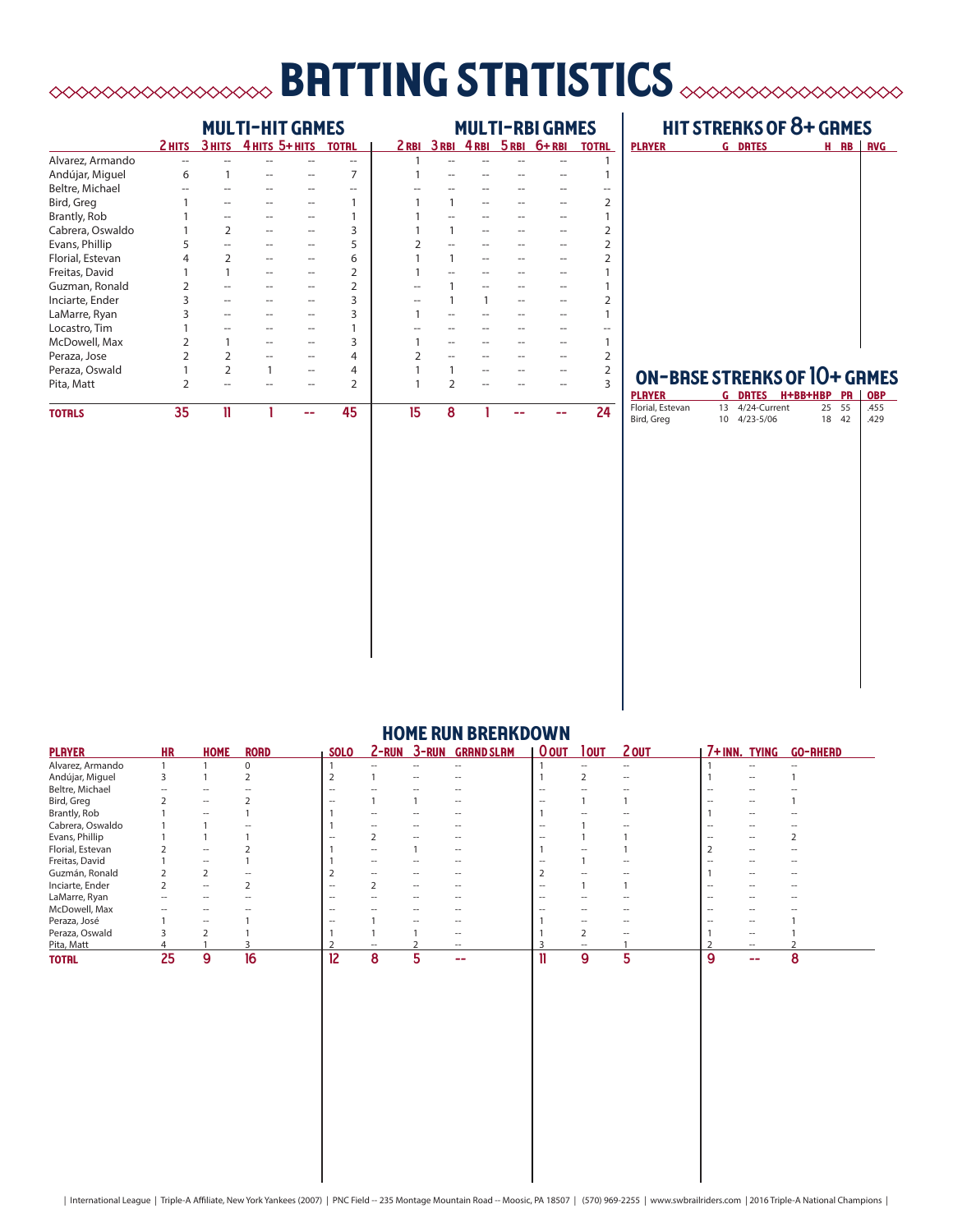# miscellaneous stats

## **STRRTING PITCHER LOG:**<br>TERMREC. NO DEC. RECORD pitcher starts team rec. no dec. record 6 ip+ quality starts Bañuelos, Manny 4 1-3 2 0-2 1 1 García, Deivi 5 2-3 3 0-2 0 0 Gil, Luis 5 0-5 2 0-3 0 0 Krook, Matt 7 3-4 3 1-3 0 0 Schmidt, Clarke 1 0-1 1 0-0 0 0 Sears, JP 3 3 2-1 3 0-0 0 0<br>Weber, Ryan 1 1-0 1 0 0 0 0<br>Wesneski, Hayden 6 2-4 2 0-4 1 1  $\overline{32}$ totals 32 11-21 17 1-14 2 2 2022 ejections (1): **DRTE OPPONENT PLAYER/COACH 5/08 @ Rochester Graham Johnson**

## walk-off wins/losses (2/3):

| <b>DRTE</b> | <b>OPPONENT</b>  | <b>BRTTER</b>      | <b>SCORE</b>  | <b>DESCRIPTION</b>                               |
|-------------|------------------|--------------------|---------------|--------------------------------------------------|
| 4/09        | @ Syracuse       | Travis Blankenhorn | L, 4-3 $(10)$ | Fly ball to left, fielding error by Ryan LaMarre |
| $4/17 - 2$  | vs Norfolk       | Oswald Peraza      | W. 1-0        | RBI double to right                              |
| $4/20-2$    | @ Buffalo        | Vinny Capra        | $L.6 - 5$     | RBI single to left                               |
| 4/27        | vs Lehigh Valley | Greg Bird          | W. 4-3        | Bases loaded hit by pitch                        |
| $5/07-2$    | @ Rochester      | Josh Palacios      | L. $7-6(10)$  | RBI single to right scoring PoP runner           |
|             |                  |                    |               |                                                  |

|             |                 |               | <b>COMEBRCK WINS, 7TH INNING OR LATER (2):</b> |                                       |                    |
|-------------|-----------------|---------------|------------------------------------------------|---------------------------------------|--------------------|
| <b>DRTE</b> | <b>OPPONENT</b> | <b>PLAYER</b> |                                                | <b>INN. TOOK LEAD BIGGEST DEFICIT</b> | <b>DESCRIPTION</b> |

### stolen base efficiency:

| <b>PITCHER</b>   | <b>SB</b>      | <b>CS</b> | CS%  |
|------------------|----------------|-----------|------|
| Bañuelos, Manny  | 3              |           | .000 |
| Bristo, Braden   | 4              |           | .000 |
| García, Deivi    | 3              | 1         | .250 |
| Gil, Luis        | 4              |           | .000 |
| Gomez, Michael   |                |           | .000 |
| Greene, Zach     |                |           | ---  |
| Krook, Matt      | 8              |           | .000 |
| Lane, Trevor     | 6              |           | .000 |
| Marinaccio, Ron  |                |           | .000 |
| Miller, Shelby   | 4              |           | .000 |
| McClain, Reggie  | 5              |           | .000 |
| McKay, David     |                |           | .000 |
| Mujica, José     |                |           | .000 |
| Nittoli, Vinny   | 2              |           | .000 |
| Schmidt, Clarke  | 3              |           | .000 |
| Sears, JP        | 3              |           | .000 |
| Semple, Shawn    |                |           | .000 |
| Weissert, Greg   | 4              | 2         | .333 |
| Wesneski, Hayden | $\overline{2}$ | 1         | .667 |
| <b>TOTRLS</b>    | 56             | 5         | 8.2% |

| <b>CRTCHER'S BOX:</b> |    |    |      |    |                |  |  |  |
|-----------------------|----|----|------|----|----------------|--|--|--|
| <b>CRTCHER</b>        | SB | СS | CS%  | PB | CI             |  |  |  |
| Brantly, Rob          | 10 |    | .091 |    | ш.             |  |  |  |
| McDowell, Max         | 25 | 2  | .074 | 3  | $\overline{2}$ |  |  |  |
| Freitas, David        | 21 |    | .087 |    |                |  |  |  |
| <b>TOTRLS</b>         | 56 |    | 8.2% |    |                |  |  |  |

|                  |                | <b>ERRORLESS STREAKS:</b> |            |                      |
|------------------|----------------|---------------------------|------------|----------------------|
| <b>PLAYER</b>    | <b>GRMES</b>   | <b>DRTE</b>               | OPP.       | <b>TYPE</b>          |
| Alexander, Evan  |                |                           |            |                      |
| Alvarez, Armando | ŋ              | 5/12                      | <b>SYR</b> | Throw                |
| Andújar, Miguel  | 11             | 4/15                      | <b>NOR</b> | Catch                |
| Beltre, Michael  |                |                           |            |                      |
| Bird, Greg       | 5              | 4/28                      | LHV        | Drop Foul            |
| Brantly, Rob     | 6              |                           |            |                      |
| Cabrera, Oswaldo | 7              | 4/28                      | LHV        | Throw                |
| Evans, Phillip   | 5              | 5/01                      | LHV        | Throw                |
| Florial, Estevan | 8              | 4/29(1)                   | LHV        | Fieldina             |
| Freitas, David   | $\overline{2}$ | 4/30                      |            | LHV Catcher's Int.   |
| Guzmán, Ronald   | 3              | 5/07(1)                   |            | @ ROC Missed Catch   |
| Inciarte, Ender  | 10             | 4/12                      | <b>NOR</b> | Fieldina             |
| LaMarre, Ryan    | 11             | 4/9                       | <b>SYR</b> | Fielding             |
| Locastro, Tim    | 4              |                           |            |                      |
| McDowell, Max    |                | 5/8                       |            | @ ROC Catcher's Int. |
| Peraza, José     |                | 5/11                      | <b>SYR</b> | Fielding             |
| Peraza, Oswald   | 1              | 5/11                      | SYR        | Fielding             |
| Perez, Cristian  | 3              |                           |            |                      |
| Pita, Matt       | 14             |                           |            |                      |

| <b>OUTFIELD ASSISTS:</b> |              |    |    |    |    |  |  |  |
|--------------------------|--------------|----|----|----|----|--|--|--|
| <b>PLAYER</b>            | <b>TOTRL</b> | ìв | Zв | Зв | HP |  |  |  |
| Andújar, Miguel          |              |    |    |    |    |  |  |  |
| Beltre, Michael          |              |    |    |    |    |  |  |  |
| Florial, Estevan         |              |    |    |    |    |  |  |  |
| Evans, Phillip           |              |    |    |    |    |  |  |  |
| Inciarte, Ender          |              |    |    |    |    |  |  |  |
| LaMarre, Ryan            |              |    |    |    |    |  |  |  |
| Locastro. Tim            |              |    |    |    |    |  |  |  |
| <b>TOTRLS</b>            |              |    |    |    |    |  |  |  |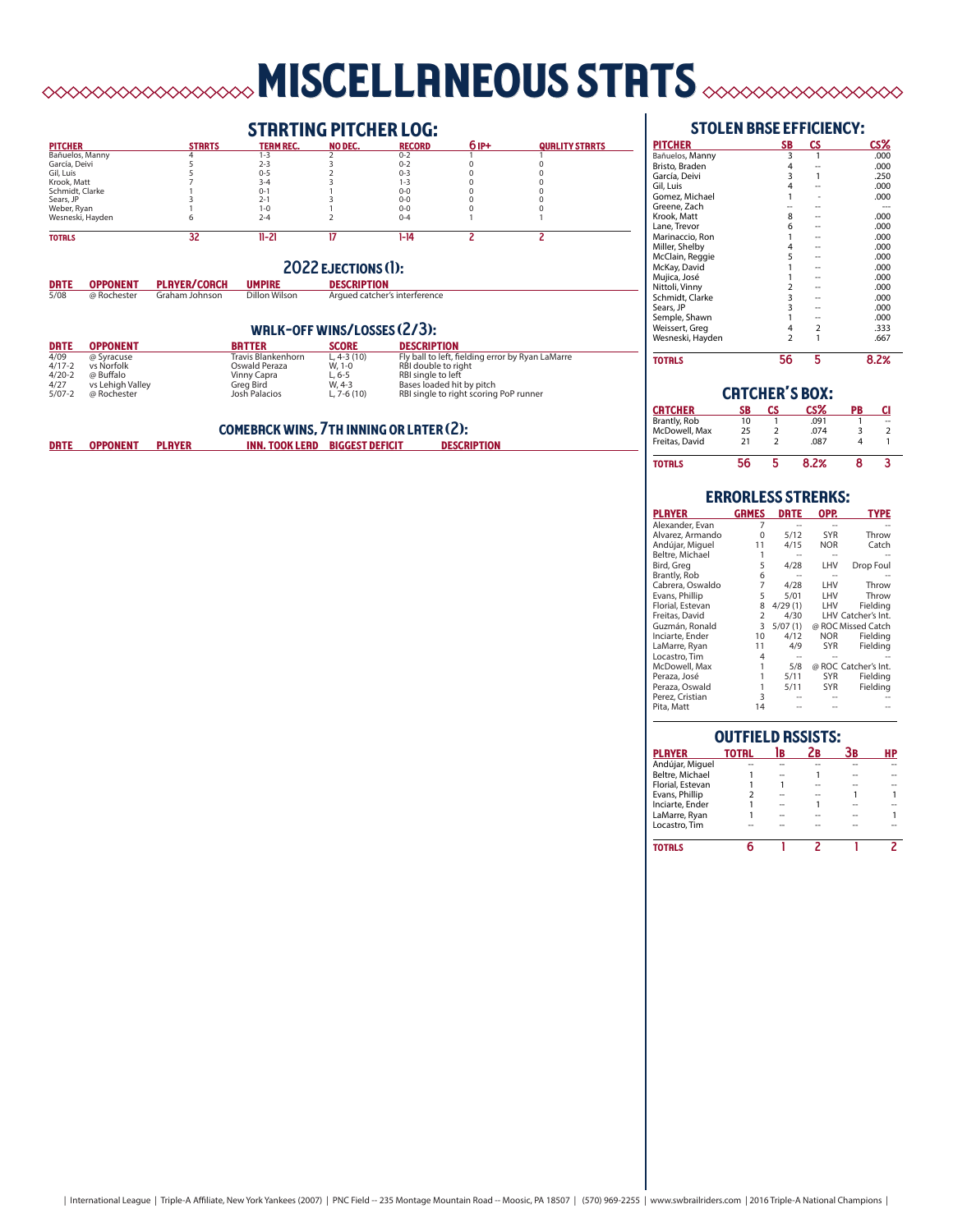# **SERSON BY THE NUMBERS**  $\infty$

#### when the railriders score...

| 0 Runs:   | $0 - 5$      |
|-----------|--------------|
| 1 Run:    | $1 - 5$      |
| 2 Runs:   | $1 - 1$      |
| 3 Runs:   | $0 - 5$      |
| 4 Runs:   | $1 - 0$      |
| 5 Runs:   | $3-2$        |
| 6 Runs:   | $0 - 1$      |
| 7 Runs:   | $2 - 2$      |
| 8 Runs:   | $1 - 0$      |
| 9 Runs:   | $0 - 0$      |
| 10 Runs:  | $1 - 0$      |
| 11 Runs:  | $0 - 0$      |
| 12 Runs:  | $0 - 0$      |
| 13 Runs:  | $0 - 0$      |
| 14 Runs:  | 0-0          |
| 15+ Runs: | $1 - \Omega$ |

### starts by field position:

|                  |                   | lв                | 2в         | SS         | Зв        | LF        | <b>CF</b>  | <b>RF</b>                | <b>DH</b> |
|------------------|-------------------|-------------------|------------|------------|-----------|-----------|------------|--------------------------|-----------|
| Alexander, Evan  |                   |                   |            |            |           | $1(0-1)$  | $2(0-2)$   | $1(1-0)$                 |           |
| Alvarez, Armando |                   |                   |            | --         | $11(3-8)$ |           |            |                          |           |
| Andújar, Miguel  |                   |                   |            | --         | $5(1-4)$  | $11(3-8)$ |            |                          | $2(1-1)$  |
| Beltre, Michael  |                   |                   |            |            |           |           |            | $2(2-0)$                 |           |
| Bird, Greg       | --                | $15(7-8)$         |            |            |           |           |            | $\overline{\phantom{a}}$ | $8(0-8)$  |
| Brantly, Rob     | $6(1-5)$          |                   |            |            |           |           |            |                          | $2(2-0)$  |
| Cabrera, Oswaldo |                   | $\hspace{0.05cm}$ | $11(3-8)$  | $8(3-5)$   | $3(1-2)$  |           |            |                          |           |
| Evans, Phillip   |                   |                   |            |            | $11(5-6)$ |           |            | $9(2-7)$                 | $2(1-1)$  |
| Florial, Estevan |                   |                   |            |            |           | $1(1-0)$  | $22(8-14)$ | $2(0-2)$                 |           |
| Freitas, David   | $10(2-8)$         |                   |            |            |           |           |            | $\hspace{0.05cm}$        | $6(4-2)$  |
| Guzmán, Ronald   | $\hspace{0.05cm}$ | $17(4-13)$        |            |            |           |           |            |                          | $7(2-5)$  |
| Inciarte, Ender  |                   |                   |            |            |           | $4(2-2)$  | $5(2-3)$   | $4(1-3)$                 |           |
| LaMarre, Ryan    |                   |                   |            |            | --        | $3(2-1)$  | $2(1-1)$   | $8(3-5)$                 | $1(0-1)$  |
| Locastro, Tim    |                   |                   |            |            | --        | $1(0-1)$  | $1(0-1)$   | $2(1-1)$                 | $1(0-1)$  |
| McDowell, Max    | $16(8-8)$         | --                |            |            |           |           |            |                          | $2(1-1)$  |
| Peraza, José     |                   | --                | $17(5-12)$ | --         | $2(1-1)$  | $2(0-2)$  |            |                          |           |
| Peraza, Oswald   |                   | --                | $2(1-1)$   | $24(7-17)$ |           |           |            |                          |           |
| Perez, Cristian  |                   |                   | $2(2-0)$   |            |           |           |            |                          |           |
| Pita, Matt       |                   |                   |            |            |           | $9(3-6)$  |            | $4(1-3)$                 | $1(0-1)$  |

#### when the opponent scores...

| 0 Runs:   | $3-0$   |
|-----------|---------|
| 1 Run:    | $1 - 0$ |
| 2 Runs:   | $0 - 5$ |
| 3 Runs:   | $3 - 1$ |
| 4 Runs:   | $1 - 3$ |
| 5 Runs:   | $0 - 2$ |
| 6 Runs:   | $2 - 1$ |
| 7 Runs:   | $1 - 3$ |
| 8 Runs:   | $0 - 1$ |
| 9 Runs:   | $0 - 2$ |
| 10 Runs:  | $0 - 0$ |
| 11 Runs:  | $0 - 1$ |
| 12 Runs:  | $0 - 1$ |
| 13 Runs:  | $0 - 0$ |
| 14 Runs:  | $0 - 1$ |
| 15+ Runs: | $0 - 0$ |

#### score by inning:

|                           | <b>SWB</b>     | OPP.           |
|---------------------------|----------------|----------------|
| 1 <sup>st</sup><br>Inning | 10             | 9              |
| 2 <sub>nd</sub><br>Inning | 15             | 20             |
| 3 <sup>rd</sup><br>Inning | 22             | 22             |
| 4 <sup>th</sup><br>Inning | 15             | 20             |
| 5 <sup>th</sup><br>Inning | 9              | 30             |
| 6 <sup>th</sup><br>Inning | 10             | 19             |
| 7 <sup>th</sup><br>Inning | 20             | 16             |
| <b>gth</b><br>Inning      | 12             | 11             |
| gth<br>Inning             | $\overline{7}$ | 9              |
| 10 <sup>th</sup> Inning   | $\mathbf{1}$   | $\overline{2}$ |
| 11 <sup>th</sup> Inning   |                |                |
| 12 <sup>th</sup> Inning   |                |                |
| 13 <sup>th</sup> Inning   |                |                |
| 14 <sup>th</sup> Inning   |                |                |
| 15 <sup>th</sup> Inning   |                |                |
| <b>TOTAL</b>              | 121            | 158            |
|                           |                |                |
|                           |                |                |

### MARGIN OF VICTOR

| <b>MANJIN VE VILTUNI</b> |  |  |
|--------------------------|--|--|
|                          |  |  |
|                          |  |  |

|              | <b>SWB</b>     | OPP. |
|--------------|----------------|------|
| 1 Run        | 4              | 6    |
| 2 Runs       | 3              | 4    |
| 3 Runs       | 1              |      |
| 4 Runs       |                | 6    |
| 5 Runs       | 1              |      |
| 6 Runs       |                | 1    |
| 7 Runs       |                | 3    |
| 8 Runs       |                | 1    |
| 9 Runs       | $\overline{2}$ |      |
| 10 Runs      |                |      |
| 11 Runs      |                |      |
| 12 Runs      |                |      |
| 13 Runs      |                |      |
| 14 Runs      |                |      |
| $15+$ Runs   |                |      |
| <b>TOTAL</b> |                | 2    |

| <b>STRRTS BY BRTTING ORDER:</b> |  |  |
|---------------------------------|--|--|
|                                 |  |  |
|                                 |  |  |

|                  | <b>LERDOFF</b>    | 2 <sub>ND</sub> | 3 <sub>RD</sub> | <b>CLEANUP</b>                                      | <b>5TH</b> | <b>6тн</b> | 7тн               | <b>8TH</b> | <b>9тн</b> |
|------------------|-------------------|-----------------|-----------------|-----------------------------------------------------|------------|------------|-------------------|------------|------------|
| Alexander, Evan  |                   |                 |                 |                                                     |            |            | --                |            | $4(1-3)$   |
| Alvarez, Armando | --                |                 |                 |                                                     |            |            | $\qquad \qquad -$ | $8(1-7)$   | $3(2-1)$   |
| Andújar, Miguel  | $\qquad \qquad -$ | $5(1-4)$        | $7(2-5)$        | $5(1-4)$                                            |            |            |                   |            |            |
| Beltre, Michael  |                   |                 |                 |                                                     |            |            |                   |            | $2(2-0)$   |
| Bird, Greg       |                   | $- -$           | $2(0-2)$        | $5(4-1)$                                            | $12(2-10)$ | $4(1-3)$   |                   |            |            |
| Brantly, Rob     |                   |                 |                 | $1(0-1)$                                            |            | --         | $3(2-1)$          | $4(1-3)$   |            |
| Cabrera, Oswaldo | $5(2-3)$          | $5(2-3)$        | $12(3-9)$       |                                                     |            |            |                   |            |            |
| Evans, Phillip   |                   |                 | $2(2-0)$        | $9(4-5)$                                            | $5(2-3)$   | $5(0-5)$   | $1(0-1)$          |            |            |
| Florial, Estevan | $16(5-11)$        | $6(2-4)$        | $2(2-0)$        | $1(0-1)$                                            |            |            |                   |            |            |
| Freitas, David   |                   |                 |                 | $2(1-1)$                                            | $1(1-0)$   | $5(3-2)$   | $8(1-7)$          | $1(0-1)$   |            |
| Guzmán, Ronald   |                   | $- -$           | $5(1-4)$        | $9(1-8)$                                            | $7(3-4)$   | $2(1-1)$   | $-$               | $1(1-0)$   |            |
| Inciarte, Ender  | $\qquad \qquad -$ | $1(1-0)$        | $1(0-1)$        | $\hspace{0.05cm} -\hspace{0.05cm} -\hspace{0.05cm}$ | $3(1-2)$   | $1(0-1)$   | $4(0-4)$          | $3(3-0)$   |            |
| LaMarre, Ryan    |                   |                 |                 |                                                     | $- -$      | $2(2-0)$   | $3(1-2)$          | $4(1-3)$   | $4(1-3)$   |
| Locastro, Tim    | $- -$             |                 |                 |                                                     |            | $1(1-0)$   | $2(1-1)$          | $1(0-1)$   | $2(0-2)$   |
| McDowell, Max    |                   |                 |                 | $- -$                                               | $3(2-1)$   | $3(2-1)$   | $5(3-2)$          | $7(1-6)$   |            |
| Peraza, José     | --                | $1(0-1)$        |                 | $\hspace{0.05cm} -\hspace{0.05cm} -\hspace{0.05cm}$ | $1(0-1)$   | $9(1-8)$   | $5(2-3)$          | $1(1-0)$   | $4(2-2)$   |
| Peraza, Oswald   | $13(5-8)$         | $10(4-6)$       |                 |                                                     |            |            |                   |            |            |
| Perez, Cirstian  |                   |                 |                 |                                                     |            |            |                   | $1(1-0)$   | $1(1-0)$   |
| Pita, Matt       |                   |                 |                 |                                                     |            | $- -$      | $1(1-0)$          | $1(1-0)$   | $12(2-10)$ |
|                  |                   |                 |                 |                                                     |            |            |                   |            |            |

#### | International League | Triple-A Affiliate, New York Yankees (2007) | PNC Field -- 235 Montage Mountain Road -- Moosic, PA 18507 | (570) 969-2255 | www.swbrailriders.com | 2016 Triple-A National Champions |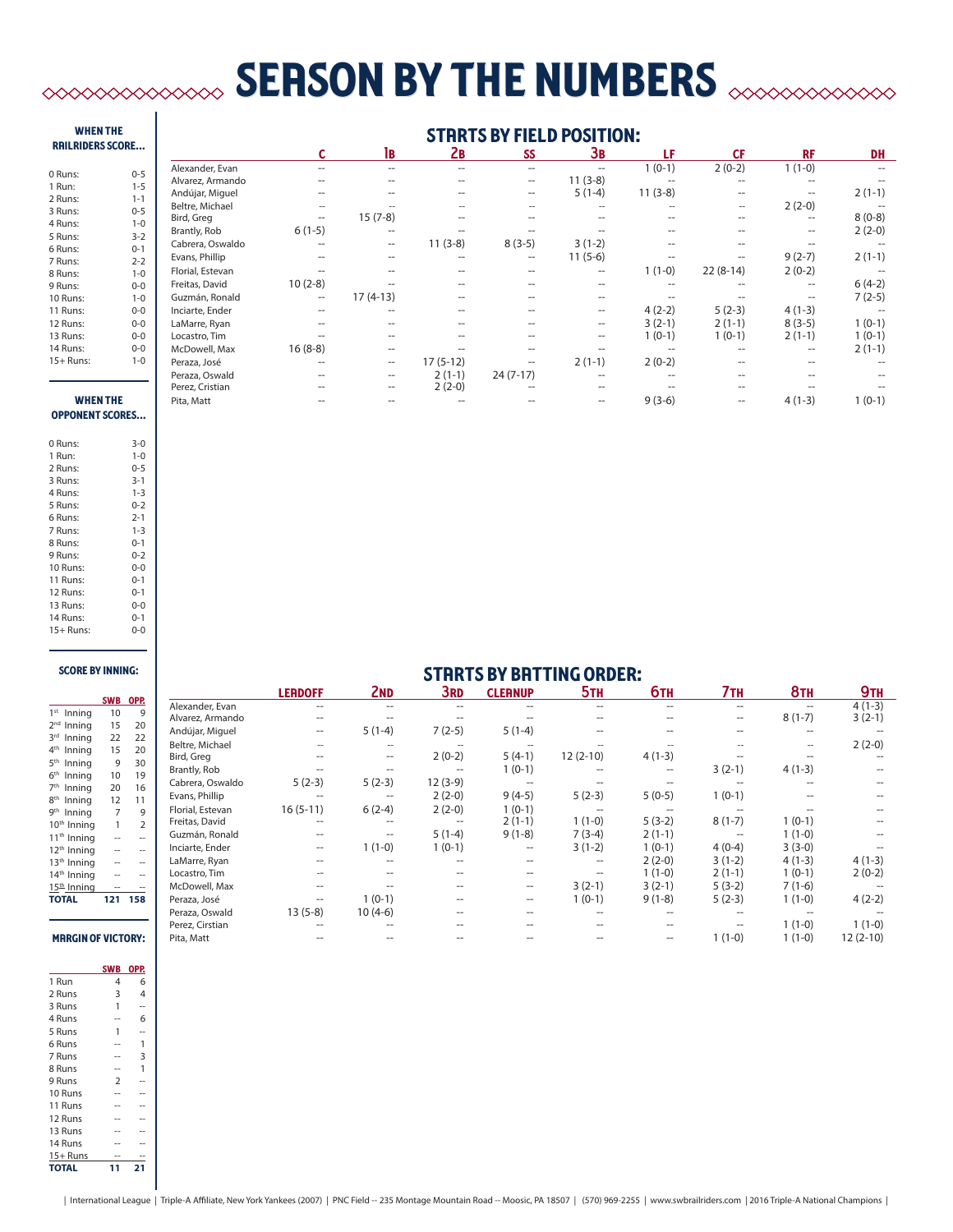# **SERSON BREAKDOWN EXERCEDINGLY**

## 2022 season highs and lows

Inning: 6 (4/8 (2) @ SYR)

Inning: 5, 4x (Last: 4/28 vs LHV)

7 Innings: 2, 2x (Last: 4/20 (1) @ BUF)

#### miscellaneous:

| Losing Streak:             |           | 6, 2x (Last: 4/29-1-5/05)   |
|----------------------------|-----------|-----------------------------|
| Home Winning Streak:       |           | $3(4/17(2) - 4/28)$         |
| Home Losing Streak:        |           | $5(4/12 - 4/17(1))$         |
| Road Winning Streak:       |           | $4(4/5 - 4/8)$              |
| Road Losing Streak:        |           | $4(4/9 - 4/22)$             |
| Winning Margin:            |           | 9, 2x (Last: 4/28vs LHV)    |
| Losing Margin:             |           | 8 (4/29 vs LHV)             |
| Longest Extra-Inning Game: | No Delay  | 3:13 (5/06 @ ROC @ SYR)     |
|                            | Delay     | N/A                         |
| Longest 9-Inning Game:     | No Delay  | 3:35 (4/14 vs NOR)          |
|                            | Delay     | N/A                         |
| <b>Shortest Game:</b>      | 9 Innings | $2:03(5/03 \oslash ROC)$    |
|                            | 7 Innings | 1:42 (Last: 4/20 (1) @ BUF) |
| Largest Home Crowd:        |           | 4,728 (5/11 vs SYR)         |
| Smallest Home Crowd:       |           | 2,019 (4/27 vs LHV)         |
| Largest Road Crowd:        |           | $8.154(4/24 \text{ @ } R$   |

Winning Streak: 4 (4/5 - 4/8)

Most Stolen Bases: 6 (4/27 vs LHV) Most Runners LOB: 11 (4/9 @ SYR)

Smallest Road Crowd: 2,324 (4/06 @ SYR)

#### **TERM BRTTING:**

Most Runs: Game: 15 (4/28 vs LHV) Most Hits: Game: 19 (4/28 vs LHV) Fewest Hits: 9 Innings: 3 (5/12 vs SYR) Most Doubles: 3, 5x (Last: 5/06 @ ROC) Most Triples: 1, 2x (4/30 vs LHV) Most Home Runs: 4 (4/8 (2) @ SYR) Most Walks: 12 (4/27 vs LHV) Most Strikeouts: 14, 2x (Last: 5/10 vs SYR)

#### **TERM PITCHING:**

Most Hits Allowed: Game: 17 (5/01 vs LHV) Most Walks: 10 (4/14 vs NOR)

Most Runs Allowed: Game: 14 (4/15 vs NOR) Inning: 5, 3x (Last: 5/01 vs LHV) Inning: 5 (5/01 vs LHV) Fewest Hits Allowed: 9 Innings: 3, 2x (Last: 4/30 vs LHV) 7 Innings: 3 (4/17 (2) vs NOR) Most Strikeouts: 16, 2x (Last: 5/11 vs SYR) Most Home Runs Allowed: 4 (4/14 vs NOR)

#### **TERM FIELDING:**

Most Errors: SWB: 3 ( 5/06 @ ROC) Opponent: 3, 2x (51/11 vs SYR) Most DPs Turned: SWB: 3 (5/01 vs LHV) Opponent: 3, 2x (Last: 5/01 vs LHV)

#### individual batting:

Most Runs Scored: 3, 2x (Last: Cabrera/Florial 4/28 vs LHV) Most Hits: 4, O. Peraza (4/9 @ SYR) Most Doubles: 2, 3x (Last: Evans 4/14 vs NOR) Most Triples: 1, 2x (Last: Bird 4/30 vs LHV) Most HR: 2, Inciarte (4/8 (2) @ SYR) Most RBI: 4, Inciarte (4/8 (2) @ SYR) Most Walks: 2, 12x (Last: Evans 4/29 vs LHV) Most Stolen Bases: 3, Florial ( 5/06 @ ROC)

#### individual pitching

| Most Innings                    | Starter:  | 6.0, 2x (Last: Bañuelos 5/12 vs SYR)  |
|---------------------------------|-----------|---------------------------------------|
|                                 | Reliever: | 3.0, 3x (Last: Weber 4/17 (2) vs NOR) |
| Most Strikeouts                 | Starter:  | 9 (Gil 5/05 @ ROC)                    |
|                                 | Reliever: | 5, 2x (Last: Marinaccio 5/01 vs LHV)  |
| Most Walks                      | Starter:  | 5, Gil (4/15 vs NOR)                  |
|                                 | Reliever: | 4, Semple (4/14 vs NOR)               |
| Most Runs Allowed               | Starter:  | 7, Gil (4/15 vs NOR)                  |
|                                 | Reliever: | 4, Semple (4/14 vs NOR)               |
| Most HR Allowed                 | Starter:  | 2, 3x (Last: Krook 5/11 vs SYR)       |
|                                 | Reliever: | 1, 13x (Last: Nittoli 5/12 vs SYR)    |
| *Indicates SWB franchise record |           | **Indicates tied SWB franchise record |

## railriders record when... start time record day the record day in the record

| Day Game (Before 5:00 PM):                  | $2 - 10$       | Monday                         |                  |                    | $0 - 0$     |
|---------------------------------------------|----------------|--------------------------------|------------------|--------------------|-------------|
| Night Game:                                 | $9 - 11$       | Tuesday                        |                  |                    | $2 - 2$     |
|                                             |                | Wednesday                      |                  |                    | $2 - 4$     |
| <b>LERDS</b>                                | <b>RECORD</b>  | Thursday                       |                  |                    | $1 - 4$     |
| Lead After 6 Innings:                       | $6-0$          | Friday                         |                  |                    | $4 - 3$     |
| Trail After 6 Innings:                      | $2 - 18$       | Saturday                       |                  |                    | $1 - 4$     |
| Tied After 6 Innings:                       | $3 - 3$        | Sunday                         |                  |                    | $1 - 4$     |
| Lead After 7 Innings:                       | $4-1$          |                                |                  |                    |             |
| Trail After 7 Innings:                      | $2 - 12$       | <b>MONTH</b>                   |                  | <b>RECORD</b>      |             |
| Tied After 7 Innings:                       | $2 - 3$        | April                          |                  |                    | $9 - 13$    |
| Lead After 8 Innings:                       | $5 - 0$        | May                            |                  |                    | $2 - 8$     |
| Trail After 8 Innings:                      | $2 - 14$       | June                           |                  |                    | $0 - 0$     |
| Tied After 8 Innings:                       | $1 - 1$        | July                           |                  |                    | $0 - 0$     |
|                                             |                | August                         |                  |                    | $0 - 0$     |
| <b>DEFENSE</b>                              | <b>RECORD</b>  | September                      |                  |                    | $0 - 0$     |
| Commit 0 Errors:                            | $6 - 4$        |                                |                  |                    |             |
|                                             |                |                                |                  |                    |             |
| Commit 1 Error:                             | $3 - 10$       | <b>SITURTION</b>               |                  | <b>RECORD</b>      |             |
| Commit 2+ Errors:                           | $2 - 5$        | First game of series:          |                  |                    | $3 - 3$     |
|                                             |                | Last game of series:           |                  |                    | $1 - 4$     |
| <b>HOME RUN</b>                             | <b>RECORD</b>  | Rubber game:                   |                  |                    | $0 - 0$     |
| RailRiders Hit 0 HR:                        | $3 - 11$       | Day-of travel:                 |                  |                    | $1 - 2$     |
| RailRiders Hit 1 HR:                        | $3-9$          | After a day off:               |                  |                    | $3 - 4$     |
| RailRiders Hit 2+ HR:                       | $5 - 1$        | Doubleheaders:                 |                  |                    | $3 - 7$     |
|                                             |                | Extra Innings:                 |                  |                    | $2 - 3$     |
| <b>JERSEYS</b>                              | <b>RECORD</b>  | One-Run Games:                 |                  |                    | $4 - 6$     |
| White:                                      | $4 - 8$        | Series Won/Loss/Split:         |                  |                    | $1 - 4 - 0$ |
| Grey:                                       | $4 - 3$        |                                |                  |                    |             |
| Navy:                                       | $3 - 10$       |                                |                  |                    |             |
| Vejigantes:                                 | $0 - 0$        | <b>OPPONENT</b>                |                  | <b>RECORD</b>      |             |
| Theme Night:                                | $0 - 0$        | vs. American League Affiliate: |                  |                    | $3 - 9$     |
|                                             |                | vs. National League Affiliate: |                  |                    | $8 - 12$    |
| <b>HITS</b>                                 | <b>RECORD</b>  |                                |                  |                    |             |
| Outhit Opponent:                            | $9 - 6$        | <u>STRRTER LENGTH</u>          |                  | <b>RECORD</b>      |             |
| Outhit By Opponent:                         | $2 - 13$       | Starter Goes 6+                |                  |                    | $1 - 1$     |
| <b>Equal Hits:</b>                          | $0 - 2$        | Starter Goes 7+                |                  |                    | $0 - 0$     |
|                                             |                | Starter Goes 8+                |                  |                    | $0 - 0$     |
| <b>RUNS</b>                                 | <b>RECORD</b>  |                                |                  |                    |             |
| Score First:                                | $9 - 5$        | <b>OPPOSING STRRTER</b>        |                  | <b>RECORD</b>      |             |
| Allow First Run:                            | $2 - 16$       | vs. RHP Starters:              |                  |                    | $5 - 18$    |
| Shutouts:                                   | $3 - 5$        | vs. LHP Starters:              |                  |                    | $6 - 3$     |
|                                             |                | <b>HERD-TO-HERD STRNDINGS</b>  |                  |                    |             |
| <b>OPPONENT</b>                             |                | <b>OVERALL</b>                 | <b>HOME</b>      | <b>RORD</b>        |             |
| Buffalo Bisons                              | (TOR)          | 2-4                            | $0-0$            | $2 - 4$            |             |
| Charlotte Knights                           | (CWS)          | $0-0$                          | $0-0$            | $0-0$              |             |
| Durham Bulls                                | (TB)           | $0-0$                          | $0-0$            | $0-0$              |             |
| Jacksonville Jumbo Shrimp                   | (MIA)          | $0-0$                          | $0-0$            | $0-0$              |             |
| Lehigh Valley IronPigs                      | (PHI)          | $2 - 4$                        | $2 - 4$          | $0-0$              |             |
| <b>Norfolk Tides</b>                        | (BAL)          | $1 - 5$                        | $1 - 5$          | $0-0$              |             |
| Rochester Red Wings<br><b>Syracuse Mets</b> | (WAS)<br>(NYM) | $1 - 5$<br>$5 - 3$             | $0-0$<br>$1 - 2$ | $1 - 5$<br>$4 - 1$ |             |
| Worcester Red Sox                           | (BOS)          | $0-0$                          | $0-0$            | $0-0$              |             |
| <b>VS. ERST</b>                             |                | $11 - 21$                      | 4-11             | 7-10               |             |
|                                             |                |                                |                  |                    |             |
| <b>Columbus Clippers</b>                    | (CLE)          | $0-0$                          | $0-0$            | $0-0$              |             |
| <b>Gwinnett Stripers</b>                    | (ATL)          | $0-0$                          | $0-0$            | $0-0$              |             |
| Indianapolis Indians                        | (PIT)          | $0-0$                          | $0-0$            | $0-0$              |             |
| Iowa Cubs                                   | (CHI)          | $0-0$                          | $0-0$            | $0-0$              |             |
| Louisville Bats<br>Memphis Redbirds         | (CIN)<br>(STL) | $0-0$<br>$0-0$                 | $0-0$<br>$0-0$   | $0-0$<br>$0-0$     |             |
| Nashville Sounds                            | (MIL)          | $0-0$                          | $0-0$            | $0-0$              |             |
| Omaha Storm Chasers                         | (KC)           | $0-0$                          | $0-0$            | $0-0$              |             |
| St. Paul Saints                             | (MIN)          | $0-0$                          | $0-0$            | $0-0$              |             |
| Toledo Mud Hens                             | (DET)          | $0 - 0$                        | $0 - 0$          | $0 - 0$            |             |
| <b>VS. WEST</b>                             |                | 0-0                            | 0-0              | 0-0                |             |

| International League | Triple-A Affiliate, New York Yankees (2007) | PNC Field -- 235 Montage Mountain Road -- Moosic, PA 18507 | (570) 969-2255 | www.swbrailriders.com | 2016 Triple-A National Champions |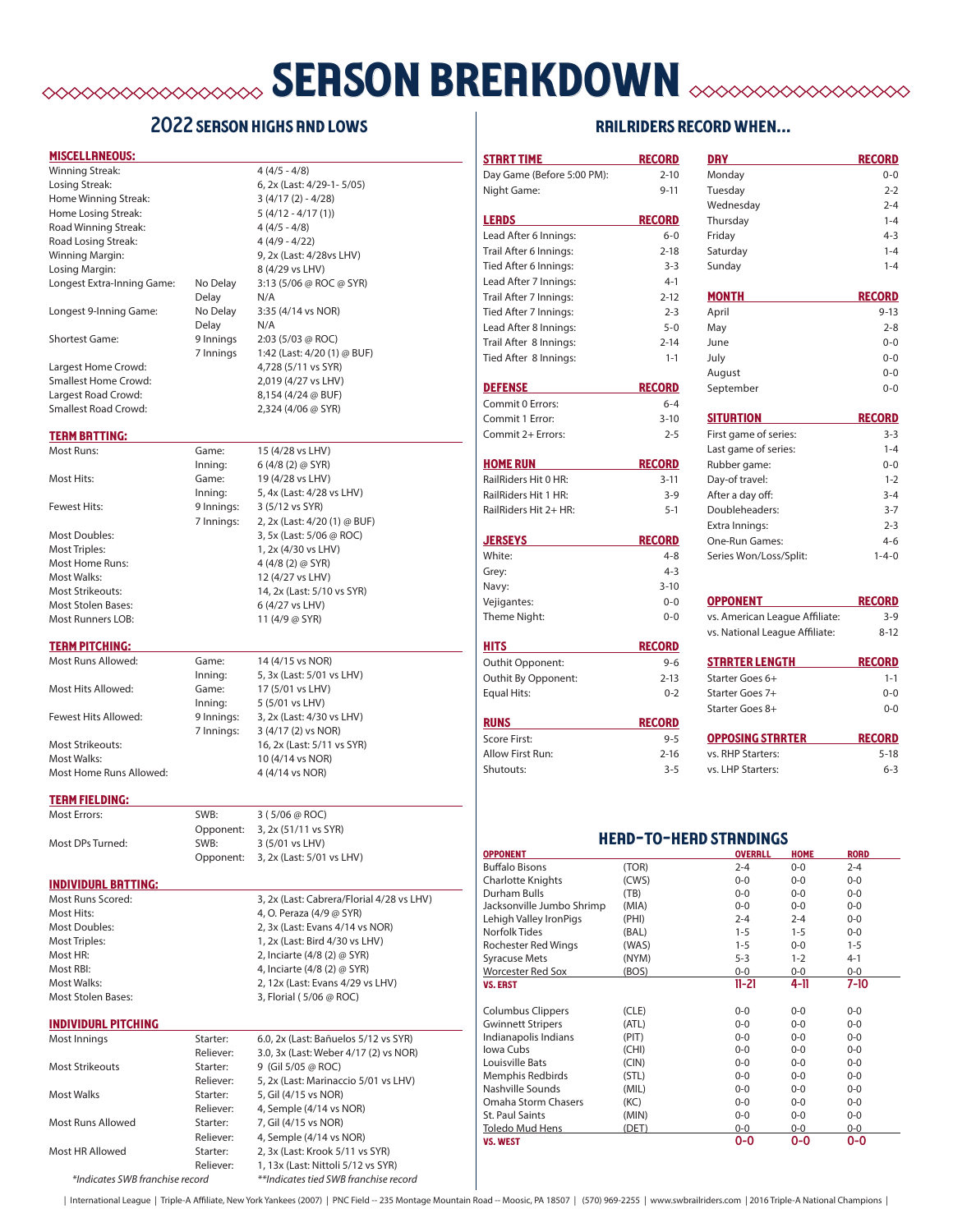# **BRY-DRY RESULTS** SOF SOF SOF STATES

| <u>GM</u>      | DRTE/OPP. SCORE                             | WIN/LOSS/SRVE                                                              | <b>REC</b> | POS/GB              | <u>RTT.</u>    | <b>TIME</b>  |          | GM DRTE/OPP. SCORE                 |               | WIN/LOSS/SRVE    |          |            | REC.                                      | POS/GB    | RTT. | <b>TIME</b> |
|----------------|---------------------------------------------|----------------------------------------------------------------------------|------------|---------------------|----------------|--------------|----------|------------------------------------|---------------|------------------|----------|------------|-------------------------------------------|-----------|------|-------------|
| $\mathbf{1}$   | 4/05 @ SYR W 5-0                            | Krook (1-0)/Szapucki (0-1)                                                 | $1 - 0$    | $t1st$ --           | 6,572          | 2:33         |          | 79 7/04 @ WOR                      |               |                  |          |            |                                           |           |      |             |
| $\overline{2}$ | 4/06 @ SYR W 5-3                            | Greene (1-0)/Lopez (0-1)/Miller (1)                                        | $2 - 0$    | $t1st$ --           | 2,324          | 2:48         | 80       | 7/06 @ WOR                         |               |                  |          |            |                                           |           |      |             |
|                | 4/07 @ SYR                                  | *Postponed to 4/8 due to rain*                                             |            |                     |                |              |          | 81 7/07 @ WOR                      |               |                  |          |            |                                           |           |      |             |
| 3              |                                             | 4/08 @ SYR W 7-6 (8) McKay (1-0)/Orze (0-1)/Weissert (1)                   | $3 - 0$    |                     |                | 3:09         | 82       | 7/08 @ WOR                         |               |                  |          |            |                                           |           |      |             |
| 4              | 4/08 @ SYR W 10-1                           | Semple (1-0)/Rodriguez (0-1)                                               | $4 - 0$    | $1st$ -             | 2,681          | 2:31         | 83       | 7/09 @ WOR                         |               |                  |          |            |                                           |           |      |             |
| 5              | 4/09 @ SYR L 4-3                            | Vizcaya (1-0)/Miller (0-1)                                                 | $4 - 1$    | $t1st/-$            | 2,4361         | 3:10         |          | 84 7/10 @ WOR                      |               |                  |          |            |                                           |           |      |             |
|                | 4/10 @ SYR                                  | *Postponed to 6/8 due to inclement weather*                                |            |                     |                |              | 85       | 7/12 vs LOU                        |               |                  |          |            |                                           |           |      |             |
| 6              | 4/12 vs NOR L 3-1                           | Hartman (1-0)/Krook (1-1)/Vespi (1)                                        | $4 - 2$    | 3rd/1.5             | 4,559          | 2:56         | 86       | 7/13 vs LOU                        |               |                  |          |            |                                           |           |      |             |
| 7              | 4/13 vs NOR L 5-1                           | Sedlock (1-0)/Wesneski (0-1)                                               | $4 - 3$    | t4th/2.5            | 2,684          | 3:10         | 87       | 7/14 vs LOU                        |               |                  |          |            |                                           |           |      |             |
| 8              | 4/14 vs NOR L 12-4                          | Rodriguez (1-0)/García (0-1)                                               | $4 - 4$    | t4th/3.0            | 2,758          | 3:35         | 88<br>89 | 7/15 vs LOU<br>7/16 vs LOU         |               |                  |          |            |                                           |           |      |             |
| 9              | 4/15 vs NOR L 14-7                          | Peralta (1-1)/Gil (0-1)                                                    | $4 - 5$    | 5th/3.5             | 3,631          | 3:05         | 90       | 7/17 vs LOU                        |               |                  |          |            |                                           |           |      |             |
|                | 4/16 vs NOR                                 | *Postponed to 4/17 due to inclement weather*                               |            |                     |                |              |          |                                    |               |                  |          |            | *MLB All-Star Break 7/18-7/21*            |           |      |             |
| 10             | 4/17 vs NOR L 5-1                           | Bradish (1-0)/Krook (1-2)                                                  | $4 - 6$    |                     |                | 2:14         |          | 91 7/22 @ LHV                      |               |                  |          |            |                                           |           |      |             |
| 11             | 4/17 vs NOR W 1-0                           | Weber (1-0)/Lowther (0-1)                                                  | $5 - 6$    | 6th/3.5             | 2,136          | 1:53         |          | 92 7/23 @ LHV                      |               |                  |          |            |                                           |           |      |             |
|                | 4/19 @ BUF                                  | *Postponed to 4/20 due to inclement weather*                               |            |                     |                |              |          | 93 7/24 @ LHV                      |               |                  |          |            |                                           |           |      |             |
| 13             | 12 4/20 @ BUF L 2-1<br>4/20 @ BUF L 6-5 (8) | Lawrence (3-0)/Wesneski (0-2)/Vaszugez (1) 5-7<br>Biagini (1-1)/Lane (0-1) | $5 - 8$    | 8th/4.5             | 4,009          | 1:42<br>2:22 | 94       | 7/26 @ ROC                         |               |                  |          |            |                                           |           |      |             |
|                | 14 4/21 @ BUF L 7-3                         | Francis (1-0)/Gil (0-2)/Gage (2)                                           | $5-9$      | 8th/4.5             | 3,932          | 2:42         |          | 95 7/27 @ ROC                      |               |                  |          |            |                                           |           |      |             |
| 15             | 4/22 @ BUF W 5-3                            | Gomez (1-0)/Kay (0-2)/Miller (2)                                           | $6 - 9$    | 8th/4.5             | 4,558          | 2:36         |          | 96 7/28 @ ROC                      |               |                  |          |            |                                           |           |      |             |
| 16             | 4/23 @ BUF W 7-4                            | Greene (2-0)/Allgeyer (1-1)/Weissert (2)                                   | $7-9$      | 7th/3.5             | 4,717          | 2:55         |          | 97 7/29 @ ROC                      |               |                  |          |            |                                           |           |      |             |
|                | 17 4/24 @ BUF L 4-0                         | Hatch (1-1)/Bañuelos (0-1)                                                 | $7 - 10$   | 7th/3.5             | 8,154          | 2:10         |          | 98 7/30 @ ROC                      |               |                  |          |            |                                           |           |      |             |
|                | 4/26 vs LHV                                 | *Postponed to 4/29 due to inclement weather*                               |            |                     |                |              |          | 99 7/31 @ ROC                      |               |                  |          |            |                                           |           |      |             |
| 18             | 4/27 vs LHV W 4-3                           | Greene (3-0)/Singer (1-1)                                                  | $8 - 10$   | 7th/3.0             | 2,019          | 2:40         |          | 100 8/02 vs BUF                    |               |                  |          |            |                                           |           |      |             |
| 19             | 4/28 vs LHV W 15-6                          | Nittoli (1-0)/Marvel (0-4)                                                 | $9 - 10$   | 6th/3.0             | 2,416          | 3:09         |          | 101 8/03 vs BUF                    |               |                  |          |            |                                           |           |      |             |
| 20             | 4/29 vs LHV L 11-3                          | Mariot (1-0)/Bristo (0-1)                                                  | $9 - 11$   |                     |                | 2:27         |          | 102 8/04 vs BUF                    |               |                  |          |            |                                           |           |      |             |
| 21             | 4/29 vs LHV L 7-3                           | Gatto (2-0)/Miller (0-2)                                                   | $9 - 12$   | 7th/3.5             | 3,861          | 2:29         |          | 103 8/05 vs BUF                    |               |                  |          |            |                                           |           |      |             |
| <u>22</u>      | 4/30 vs LHV L 2-0                           | Hennigan (1-0)/Espinal (0-1)/Brogdon (1)                                   | $9 - 13$   | 7th/4.5             | 4,459          | 2:51         |          | 104 8/06 vs BUF                    |               |                  |          |            |                                           |           |      |             |
| 23             | 5/01 vs LHV L 9-3                           | Ogle (1-1)/McClain (0-1)                                                   | $9 - 14$   | 8th/4.5             | 4,480          | 3:02         |          | 105 8/07 vs BUF                    |               |                  |          |            |                                           |           |      |             |
|                | 24 5/03 @ ROC L 2-0                         | Rodriguez (1-1)/Wesneski (0-3)/ Edwards Jr. (1) 9-15                       |            | 8th/5.0             | 2,801          | 2:03         |          | 106 8/09 vs WOR<br>107 8/10 vs WOR |               |                  |          |            |                                           |           |      |             |
|                | 5/04 @ ROC                                  | *Postponed to 5/7 due to inclement weather*                                |            |                     |                |              |          | 108 8/11 vs WOR                    |               |                  |          |            |                                           |           |      |             |
| 25             | 5/05 @ ROC L 2-0                            | Tetrault(1-2)/ Gil (0-3)/ Edwards Jr. (2)                                  | $9 - 16$   | 9th/5.5             | 4,416          | 2:15         |          | 109 8/12 vs WOR                    |               |                  |          |            |                                           |           |      |             |
| 26             |                                             | 5/06 @ ROC W 8-7 (10) Weissert (1-0)/ Perez (0-1)                          |            | 10-16 8th/5.0       | 4,444          | 3:13         |          | 110 8/13 vs WOR                    |               |                  |          |            |                                           |           |      |             |
|                | 27 5/07 @ ROC L 9-2                         | Teel(2-0)/ Garcia (0-2)                                                    | $10 - 17$  |                     |                | 2:02         |          | 111 8/14 vs WOR                    |               |                  |          |            |                                           |           |      |             |
| 28             |                                             | 5/07 @ ROC L 7-6 (10) Murphy (1-0)/ Gomez (1-1)                            |            | 10-18 9th/6.5       | 5,624          | 2:49         |          | 112 8/16 @ STP                     |               |                  |          |            |                                           |           |      |             |
| 29             | 5/08 @ ROC L 2-1<br>30 5/10 vs SYR W 2-0    | Braymer (2-1)/Wesneski (0-4)/Edwards Jr. (3) 10-19                         | $11 - 19$  | t9th/7.5<br>9th/7.5 | 4,574<br>4,556 | 2:45<br>2:21 |          | 113 8/17 @ STP                     |               |                  |          |            |                                           |           |      |             |
| 31             | 5/11 vs SYR L8-7                            | Miller (1-2)/Diaz (0-2)<br>Rodriguez (1-1)/Krook (1-3)/Holderman (3) 11-20 |            | t9th/8.5            | 4,728          | 2:52         |          | 114 8/18 @ STP                     |               |                  |          |            |                                           |           |      |             |
| 32             | 5/12 vs SYR L 4-0                           | Grey (2-1)/Bañuelos (0-2)/Lopez (1)                                        | $11 - 21$  | 10th/9.5            | 4,451          | 2:15         |          | 115 8/19 @ STP                     |               |                  |          |            |                                           |           |      |             |
| 33             | 5/13 vs SYR                                 |                                                                            |            |                     |                |              |          | 116 8/20 @ STP                     |               |                  |          |            |                                           |           |      |             |
| 34             | 5/14 vs SYR                                 |                                                                            |            |                     |                |              |          | 117 8/21 @ STP                     |               |                  |          |            |                                           |           |      |             |
| 35             | 5/15 vs SYR                                 |                                                                            |            |                     |                |              |          | 118 8/23 @ OMA                     |               |                  |          |            |                                           |           |      |             |
|                | 36 5/17 @ WOR                               |                                                                            |            |                     |                |              |          | 119 8/24 @ OMA                     |               |                  |          |            |                                           |           |      |             |
| 37             | 5/18 @ WOR                                  |                                                                            |            |                     |                |              |          | 120 8/25 @ OMA                     |               |                  |          |            |                                           |           |      |             |
| 38             | 5/19 @ WOR                                  |                                                                            |            |                     |                |              |          | 121 8/26 @ OMA                     |               |                  |          |            |                                           |           |      |             |
|                | 39 5/20 @ WOR                               |                                                                            |            |                     |                |              |          | 122 8/27 @ OMA                     |               |                  |          |            |                                           |           |      |             |
| 40             | 5/21 @ WOR                                  |                                                                            |            |                     |                |              |          | 123 8/28 @ OMA                     |               |                  |          |            |                                           |           |      |             |
|                | 41 5/22 @ WOR                               |                                                                            |            |                     |                |              |          | 124 8/30 vs SYR                    |               |                  |          |            |                                           |           |      |             |
|                | 42 5/24 vs JAX                              |                                                                            |            |                     |                |              |          | 125 8/31 vs SYR<br>126 9/01 vs SYR |               |                  |          |            |                                           |           |      |             |
| 43             | 5/25 vs JAX                                 |                                                                            |            |                     |                |              |          | 127 9/02 vs SYR                    |               |                  |          |            |                                           |           |      |             |
| 44             | 5/26 vs JAX                                 |                                                                            |            |                     |                |              |          | 128 9/03 vs SYR                    |               |                  |          |            |                                           |           |      |             |
| 45             | 5/27 vs JAX                                 |                                                                            |            |                     |                |              |          | 129 9/04 vs SYR                    |               |                  |          |            |                                           |           |      |             |
| 46             | 5/28 vs JAX                                 |                                                                            |            |                     |                |              |          | 130 9/05 @ DUR                     |               |                  |          |            |                                           |           |      |             |
|                | 47 5/29 vs JAX                              |                                                                            |            |                     |                |              |          | 131 9/07 @ DUR                     |               |                  |          |            |                                           |           |      |             |
|                | 48 5/31 vs LHV<br>49 6/01 vs LHV            |                                                                            |            |                     |                |              |          | 132 9/08 @ DUR                     |               |                  |          |            |                                           |           |      |             |
| 50             | 6/02 vs LHV                                 |                                                                            |            |                     |                |              |          | 133 9/09 @ DUR                     |               |                  |          |            |                                           |           |      |             |
| 51             | 6/03 vs LHV                                 |                                                                            |            |                     |                |              |          | 134 9/10 @ DUR                     |               |                  |          |            |                                           |           |      |             |
| 52             | 6/04 vs LHV                                 |                                                                            |            |                     |                |              |          | 135 9/11 @ DUR                     |               |                  |          |            |                                           |           |      |             |
| 53             | 6/05 vs LHV                                 |                                                                            |            |                     |                |              |          | 136 9/13 vs WOR                    |               |                  |          |            |                                           |           |      |             |
|                | 54 6/07 @ SYR                               |                                                                            |            |                     |                |              |          | 137 9/14 vs WOR                    |               |                  |          |            |                                           |           |      |             |
|                | 55 6/08-1 @ SYR                             |                                                                            |            |                     |                |              |          | 138 9/15 vs WOR                    |               |                  |          |            |                                           |           |      |             |
|                | 56 6/08-2 @ SYR                             |                                                                            |            |                     |                |              |          | 139 9/16 vs WOR                    |               |                  |          |            |                                           |           |      |             |
|                | 57 6/09 @ SYR                               |                                                                            |            |                     |                |              |          | 140 9/17 vs WOR                    |               |                  |          |            |                                           |           |      |             |
| 58             | 6/10 @ SYR                                  |                                                                            |            |                     |                |              |          | 141 9/18 vs WOR                    |               |                  |          |            |                                           |           |      |             |
|                | 59 6/11 @ SYR                               |                                                                            |            |                     |                |              |          | 142 9/20 @ LHV<br>143 9/21 @ LHV   |               |                  |          |            |                                           |           |      |             |
|                | 60 6/12 @ SYR                               |                                                                            |            |                     |                |              |          | 144 9/22 @ LHV                     |               |                  |          |            |                                           |           |      |             |
| 61             | 6/14 vs ROC                                 |                                                                            |            |                     |                |              |          | 145 9/23 @ LHV                     |               |                  |          |            |                                           |           |      |             |
| 62             | 6/15 vs ROC                                 |                                                                            |            |                     |                |              |          | 146 9/24 @ LHV                     |               |                  |          |            |                                           |           |      |             |
|                | 63 6/16 vs ROC                              |                                                                            |            |                     |                |              |          | 147 9/25 @ LHV                     |               |                  |          |            |                                           |           |      |             |
|                | 64 6/17 vs ROC<br>6/18 vs ROC               |                                                                            |            |                     |                |              |          | 148 9/26 vs BUF                    |               |                  |          |            |                                           |           |      |             |
| 65             | 66 6/19 vs ROC                              |                                                                            |            |                     |                |              |          | 149 9/27 vs BUF                    |               |                  |          |            |                                           |           |      |             |
| 67             | 6/21 @ TOL                                  |                                                                            |            |                     |                |              |          | 150 9/28 vs BUF                    |               |                  |          |            |                                           |           |      |             |
|                | 68 6/22 @ TOL                               |                                                                            |            |                     |                |              |          |                                    |               |                  |          |            |                                           |           |      |             |
|                | 69 6/23 @ TOL                               |                                                                            |            |                     |                |              |          |                                    |               |                  |          |            | <b>2022 SWB RAILRIDERS MONTH-BY-MONTH</b> |           |      |             |
|                | 70 6/24 @ TOL                               |                                                                            |            |                     |                |              |          |                                    |               |                  | $W-L$    | <b>ERR</b> | <b>RVG/OBP/SLG</b>                        | HR.       |      |             |
|                | 71 6/25 @ TOL                               |                                                                            |            |                     |                |              |          |                                    | <b>APRIL</b>  |                  | $9 - 13$ | 4.62       | .227/.332/.375                            | 22        |      |             |
|                | 72 6/26 @ TOL                               |                                                                            |            |                     |                |              |          |                                    | MAY           |                  | $2 - 8$  | 4.22       | .202/.267/.292                            | 3         |      |             |
|                | 73 6/28 vs BUF                              |                                                                            |            |                     |                |              |          |                                    | <b>JUNE</b>   |                  | $0-0$    | 0.00       | .000/.000/.000                            | $\pmb{0}$ |      |             |
|                | 74 6/29 vs BUF                              |                                                                            |            |                     |                |              |          |                                    | <b>JULY</b>   |                  | $0-0$    | 0.00       | .000/.000/.000                            | $\pmb{0}$ |      |             |
|                | 75 6/30 vs BUF                              |                                                                            |            |                     |                |              |          |                                    | <b>AUGUST</b> |                  | $0-0$    | 0.00       | .000/.000/.000                            | $\pmb{0}$ |      |             |
|                | 76 7/01 vs BUF                              |                                                                            |            |                     |                |              |          |                                    |               | <b>SEPTEMBER</b> | $0-0$    | 0.00       | 000/000/000.                              | 0         |      |             |
|                | 77 7/02 vs BUF                              |                                                                            |            |                     |                |              |          |                                    | <b>TOTAL</b>  |                  | 11-21    | 4.49       | .219/.312/.348                            | 25        |      |             |
|                | 78 7/03 vs BUF                              |                                                                            |            |                     |                |              |          |                                    |               |                  |          |            |                                           |           |      |             |

| International League | Triple-A Affiliate, New York Yankees (2007) | PNC Field -- 235 Montage Mountain Road -- Moosic, PA 18507 | (570) 969-2255 | www.swbrailriders.com | 2016 Triple-A National Champions |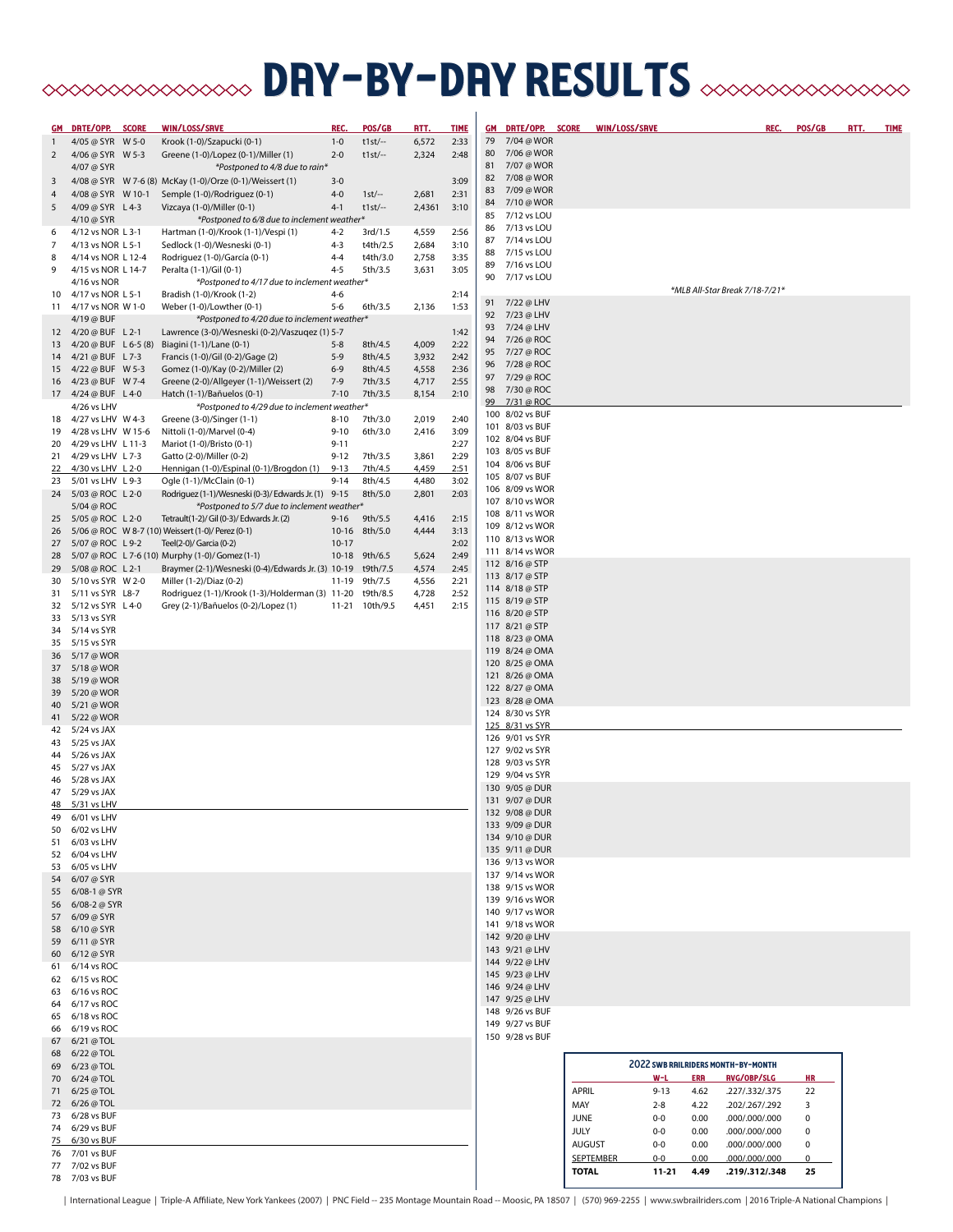# railriders transactions

### **APRIL TRANSACTIONS (18)**

| <b>DRTE</b> | <b>PLAYER</b>         | <b>RCTION</b>                        |
|-------------|-----------------------|--------------------------------------|
| April 4     |                       | SWB Break Camp roster announced      |
| April 6     | Greg Bird             | Assigned to Scranton/Wilkes-Barre    |
| April 8     | Michael Beltre        | Transferred to Somerset (AA)         |
| April 12    | <b>Rob Brantley</b>   | Placed on the 7-Day Injured List     |
| April 15    | Michael Gomez         | Promoted from Somerset (AA)          |
| April 16    | <b>JP Sears</b>       | Optioned to Scranton/Wilkes-Barre    |
| April 17    | <b>JP Sears</b>       | Reported to Scranton/Wilkes-Barre    |
|             | Tim Locastro          | Recalled by NY Yankees               |
| April 19    | Armando Alvarez       | Activated from 7-day Injured List    |
|             | Cristian Perez        | Transferred to Hudson Valley (A+)    |
| April 20    | Ryan Weber            | Placed on the COVID-19 Injured List  |
| April 22    | <b>Rob Brantly</b>    | Activated from 7-Day Injured List    |
|             | Shawn Semple          | Placed on 7-Day Injured List         |
| April 26    | Miquel Andújar        | Recalled by NY Yankees               |
|             | José Mujica           | Promoted from Florida Complex League |
| April 28    | Ron Marinaccio        | Optioned to Scranton/Wilkes-Barre    |
| April 29    | Ron Marinaccio        | Reported to Scranton/Wilkes-Barre    |
| April 30    | Carlos Espinal        | Promoted from Somerset (AA)          |
|             | <b>Ender Inciarte</b> | Placed on COVID-19 Injured List      |
|             |                       |                                      |

### may transactions (16)

| <b>DRTE</b> | <b>PLAYER</b>          | <b>RCTION</b>                                   |
|-------------|------------------------|-------------------------------------------------|
| May 1       | Miguel Andújar         | Optioned to Scranton/Wilkes-Barre               |
|             | Clarke Schmidt         | Optioned to Scranton/Wilkes-Barre               |
| May 2       | Miguel Andújar         | Reported to Scranton/Wilkes-Barre               |
|             | Clarke Schmidt         | Reported to Scranton/Wilkes-Barre               |
|             | Vinny Nittoli          | Placed on 7-Day Injured list                    |
| May 7       | Ryan LaMarre           | Placed on 7-Day Injured list                    |
| May 8       | <b>Estevan Florial</b> | Appointed as "27th Man" with NY Yankees         |
|             | Ron Marinaccio         | Recalled by NY Yankees                          |
| May 10      | <b>Estevan Florial</b> | Returned as "27th Man" to Scranton/Wilkes-Barre |
|             | Vinny Nittoli          | Activated from 7-Day Injured List               |
| May 11      | Ryan Weber             | Activated from the COVID-19 Injured List        |
| May 12      | Ron Marinaccio         | Optioned and added to Scranton/Wilkes-Barre     |
| May 12      | Luis Gil               | Recalled by NY Yankees                          |
|             | Luis Gil               | Optioned to Scranton/Wilkes-Barre               |
| May 13      | Clarke Schmidt         | Recalled by NY Yankees                          |